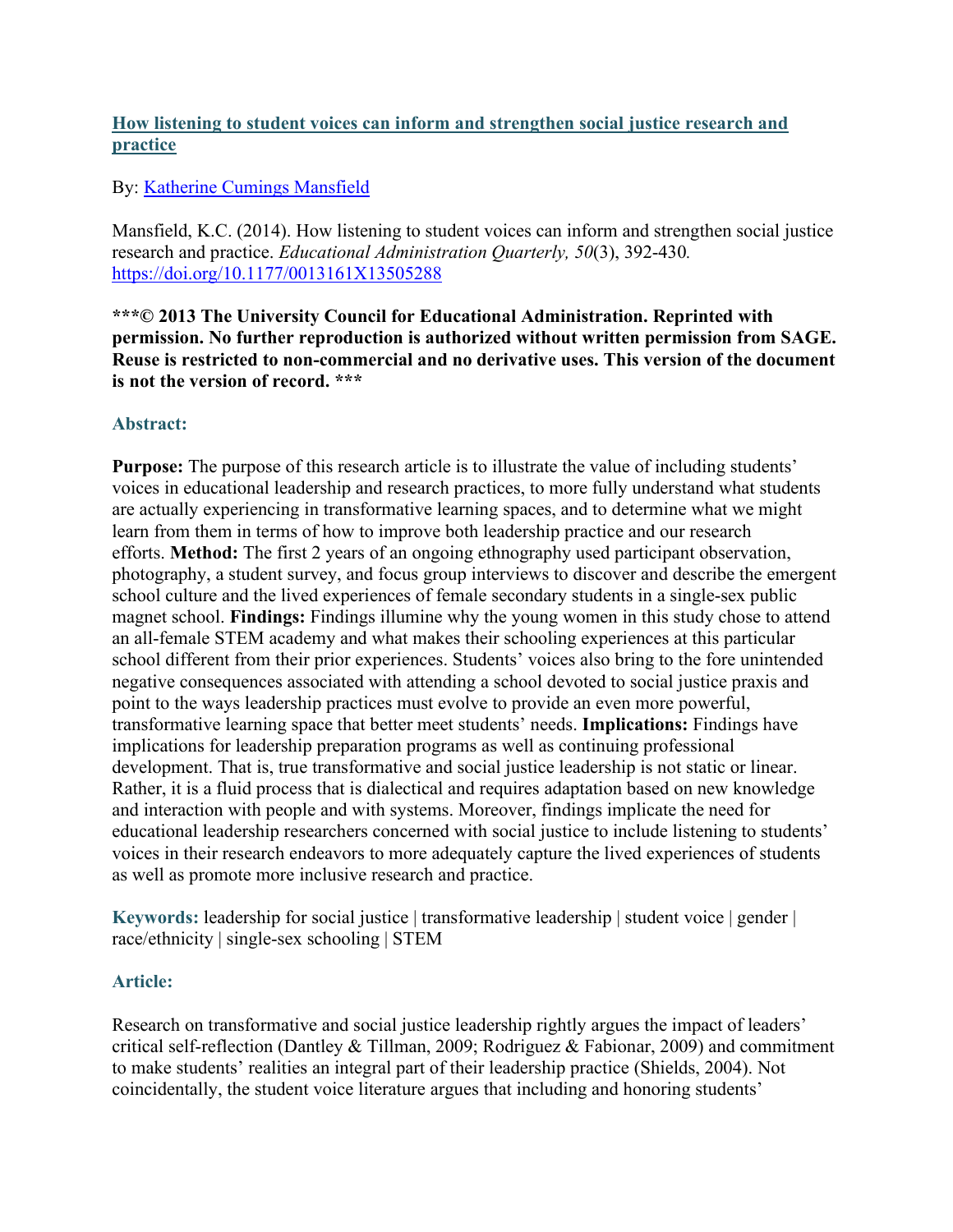perspectives yields richer, more authentic research results as well as a more democratic learning space that fosters positive student outcomes (Fielding, 2001, 2004; Mitra, 2004). Yet, rarely has the social justice leadership literature offered seeking student voice as an integral component to leadership decision making in transformative learning spaces or educational leadership research endeavors (Mansfield, Welton, & Halx, 2012). This article argues that seeking student voice in leadership and research practice inherently operationalizes social justice practices that have potential to sensitize our research efforts as well as inform and strengthen social justice leadership and transformative learning spaces.

The purpose of this research article is to share the results from the first 2 years of an ongoing ethnography investigating the social justice leadership practices in and transformative learning spaces of Young Women's Leadership School (YWLS): a new all-girls' magnet STEM academy in an urban center in Texas. Specifically, this article details students' explanations of their lived experiences to illustrate the value of including students' voices in educational leadership and research practices, to more fully understand what students are actually experiencing in transformative learning spaces, and to determine what we might learn from them in terms of how to improve both leadership practice and our research efforts.

### Context of the Study

Centro Urbano<sup>[1](#page-1-0)</sup> Independent School District (CUISD) is located in one of the nation's 10 largest communities with a 2006 U.S. Census estimate of 1.3 million people. Eight school districts serve city residents with a total of 16 independent school districts serving the entire metro area. According to CUISD electronic archives, the district currently has the capacity to educate 80,000 students though the current enrollment is about 55,000. The total number of students enrolled as of 2008-2009 was 55,275 with a racial/ethnic composition of approximately 90% Hispanic, 7% African American, almost 3% White, and less than 1% Asian, Pacific Islander, and Native American. According to Texas Education Agency (TEA, 2010), YWLS student demographics<sup>[2](#page-1-1)</sup> are listed as 78% Hispanic, 16% African American, and 5% White with 81% of all students labeled as "economically disadvantaged" (Mansfield, 2011).

According to CUISD archives, the largest enrollment ever experienced was 76,702 students during the 1968-1969 school years. While the Hispanic population hovered around 45,000 students between the years 1969 and 1984, the number of Whites attending CUISD schools during that time strongly indicated the "White flight" phenomenon experienced by most urban centers in the United States during the 1960s through the 1980s. For example, in 1969, Whites comprised 25% of the student population in CUISD. By 1974, that number dropped to just less than 17%. In 1979, the figures for Whites dropped to 12%, and by 1984, Whites contributed merely 8% of the student body. Interestingly, this urban district also experienced what some referred to as "Black flight" during the same 15-year period with proportions of Blacks constituting 25% in 1969 and only 8.5% in 1984. With raw numbers relatively constant, the Hispanic population grew proportionately from 60% to almost 78% during this time of demographic change (Mansfield, 2011).

<span id="page-1-0"></span><sup>&</sup>lt;sup>1</sup> Except for "Foundation for the Education of Young Women," all names of places and people are pseudonyms.

<span id="page-1-1"></span><sup>&</sup>lt;sup>2</sup> The author recognizes the fluidity of racial and ethnic constructs and, for the most part, has chosen to use terms that are currently used by U.S./Texas government entities.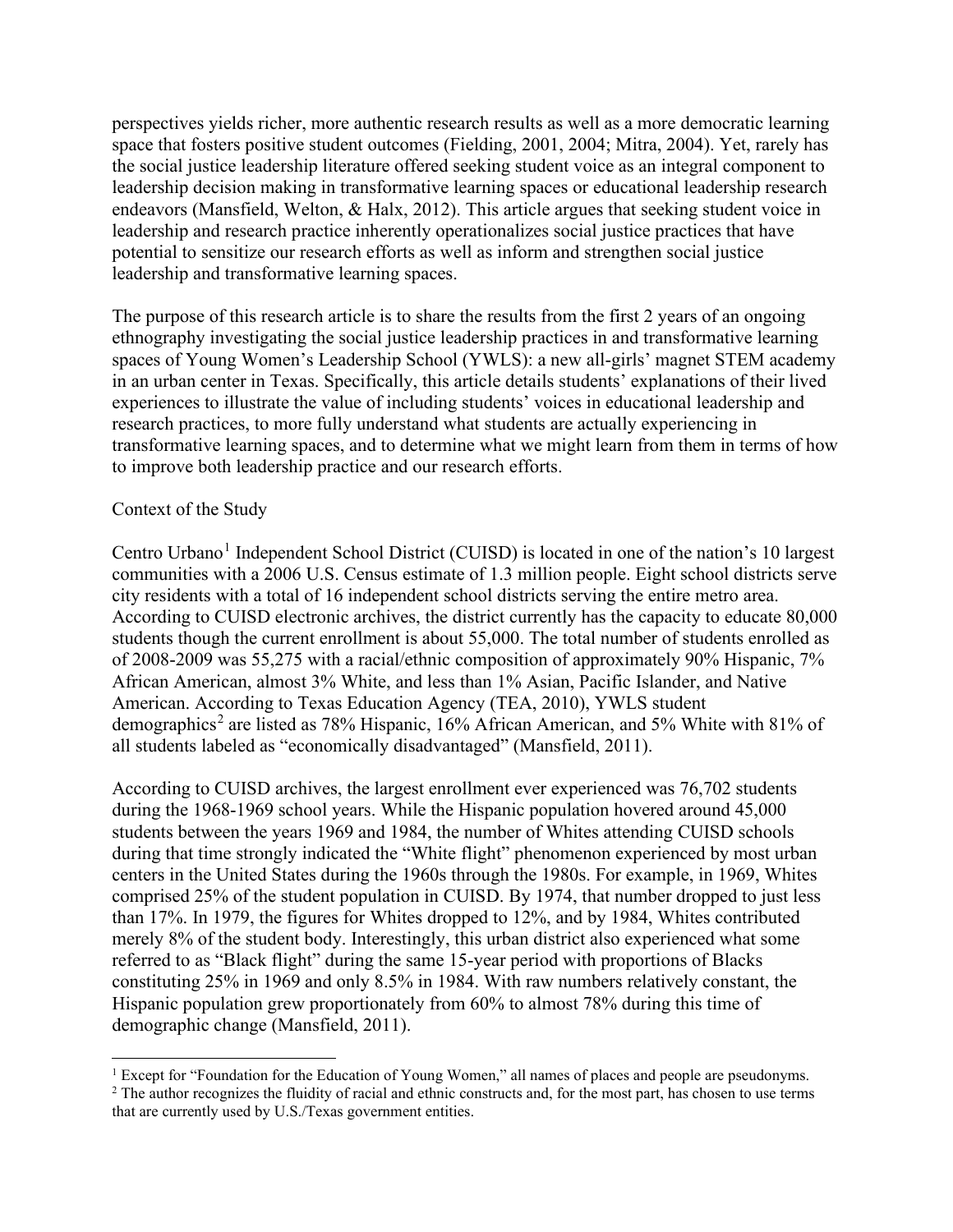According to a report in Centro Urbano's major newspaper, five high schools in CUISD are considered "dropout factories." Indeed, according to the CUISD website, the "Completion Rate" averages 76%, corresponding to approximately three fourths of CUISD students graduating in 4 years. CUISD was reported in print and TV news as the only district in the Centro Urbano metroplex with an "Unacceptable" rating after mandatory state test scores were reported for 2010 (Mansfield, 2011).

As these statistics suggest, Centro Urbano—similar to other major U.S. cities—is experiencing severe racial and economic isolation of urban students while suburban districts grow and diversify. As with other metropolitan areas, the troubling dropout rate accompanies curricula that lacks rigor. In addition, the district continues to experience significant enrollment decreases as families with financial means transfer to the outer suburbs and exurbs and relatively poorer families struggling to find affordable housing relocate to the older, inner-ring suburbs. Among the families who stay within CUISD boundaries, some choose to send their children to one of many private school options; especially during the middle-school years. Additionally, lingering fiscal difficulties hamper efforts to improve schools. In response, and as a part of a push to "repurpose" empty school buildings, CUISD's long-term plans include the introduction of a variety of magnet schools from which parents of students in the metro's 16 districts can choose in an effort to bolster enrollment and curtail school closures (Mansfield, 2011).

One of these magnets is the innovative Young Women's Leadership School (YWLS). In 2008, district officials partnered with a community nonprofit organization, Foundation for the Education of Young Women (FEYW), to partially fund and otherwise support YWLS. The district aspires to meet long-term objectives for enrollment and building use by developing schools of choice, such as YWLS. Moreover, supporters of YWLS believe that female student outcomes (e.g., increase in high school graduation rates; decrease in teen pregnancy; increase in college attendance and graduation; increase in interest and success in science, technology, engineering, and math [STEM] fields) will significantly improve as a result of attending YWLS (Mansfield, 2011, 2013).

The Grades 6 to 12 curriculum of YWLS is a single-track, advanced program that focuses on three primary areas: (a) Rigorous college preparation, especially coursework in STEM fields; (b) Health and wellness guidance that emphasizes preventing drug abuse, pregnancy, and obesity, and; (c) Training to prepare young women for leadership positions in careers and campus life. The Memorandum of Understanding (MOU) between CUISD and FEYW outlines the mission and purposes of the school along with the expectation that there will be a "Women's Studies" component to the overall program (Mansfield, 2011). YWLS opened in 2008 with 75 sixth graders, 75 seventh graders, 4 core teachers, 4 specialists, and a principal. In 2009, 75 new sixth graders were inducted, bringing the total number of students to roughly 225 sixth through eighth graders. Each year, YWLS adds an additional class of sixth graders with the first graduating class of twelfth graders in 2014. Additionally, as student enrollment increases, so does the cadre of teachers and administrators.

### **Literature Review**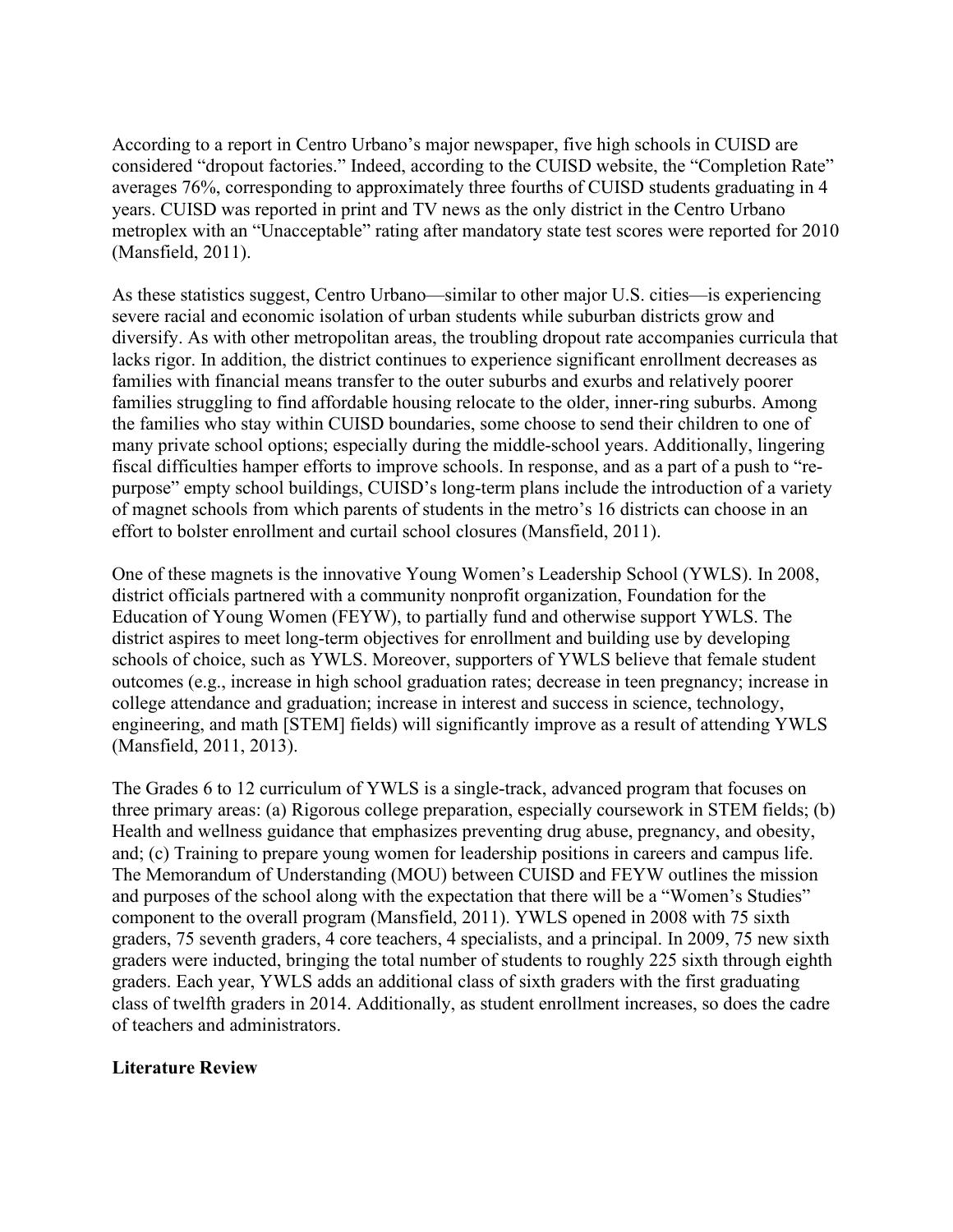Closing the achievement gap is impossible unless transformative leaders at all levels understand contextual complexities and work toward the dual goals of excellence and equity (Brown, Benkovits, Muttillo, & Urban, 2011; Dantley & Tillman, 2009; Furman & Gruenewald, 2004; Rodriguez & Fabionar, 2009; Shields, 2004, 2010; Young, Petersen, & Short, 2001). Furthermore, scholars should include students in their research efforts in order to understand the extent to which educational policies and practices *authentically* serve the constituents for which they are intended (Diaz-Greenberg, 2003; Fielding, 2001, 2004; Mitra, 2004). Unfortunately, "Despite intense endeavors to promote educational change to affect student achievement, one voice, perhaps the most critical voice that could inform the debate of how to increase student achievement, is sorely lacking: that of students themselves" (Sands, Guzman, Stephens, & Boggs, p. 324).

#### The Importance of Leadership

When searching the literature pertaining to the importance of leadership to achieving excellence and equity for all students, several terms come to mind, such as democratic leadership, shared leadership, transformative leadership, and leading schools for social justice (please, see Mansfield, 2011 for a more substantive treatment of the topic). Rather than share an exhaustive review of important leadership attributes and characteristics, the purpose of this section is to share a few concepts in the literature that dovetail with seeking student voice and provide sufficient background for the current study.

If the goal of public education is the "full and equal participation of all groups in society, where resources are distributed equitably, members are physically and psychologically safe, and members interact in a self-determining and interdependent manner" (Walker, 2006, p. 115), then a major effort is needed to transform our school cultures by educators who practice collective leadership while also engaging in discussions concerning racism and other forms of oppression (Singleton & Linton, 2006; Walker, 2006). The ability of the school leader to cultivate educational equity, access, and achievement in diverse contexts depends heavily on taking an explicitly activist stance while developing the school culture (Brooks & Miles, 2008; Brown, 2006; Dantley & Tillman, 2009; Marshall, Young, & Moll, 2010; Oliva, Anderson, & Byng, 2009; Theoharis, 2007). Likewise, it is imperative that school leaders recognize the "multiple contexts within which education and educational leadership exist" (Dantley, & Tillman, 2009, p. 22). As such, leaders must fully deconstruct the realities of students' lives and the ways their leadership practices may or may not reproduce marginalizing conditions. In fact, it is imperative that "educational leaders develop a critical analysis of the socioeconomic landscape of their schools and communities" as well as reflect on how their attitudes and beliefs about poverty are "informed by their social location in a larger system of privilege and oppression" (Rodriguez  $\&$ Fabionar, 2009, p. 55). Additionally, research demonstrates if school principals make their students' identities an integral part of their leadership practice, the result will inevitably be a more caring pedagogy where children who find their realities represented in school curriculum, class dialogue, and school policies are encouraged to engage and connect to school and learning, and in turn, experience greater school success (Shields, 2004).

Social justice dialogue must engage several issues involving the intersection of student identities (e.g., race, gender, class, religion). Moreover, the ways these various intersecting identities form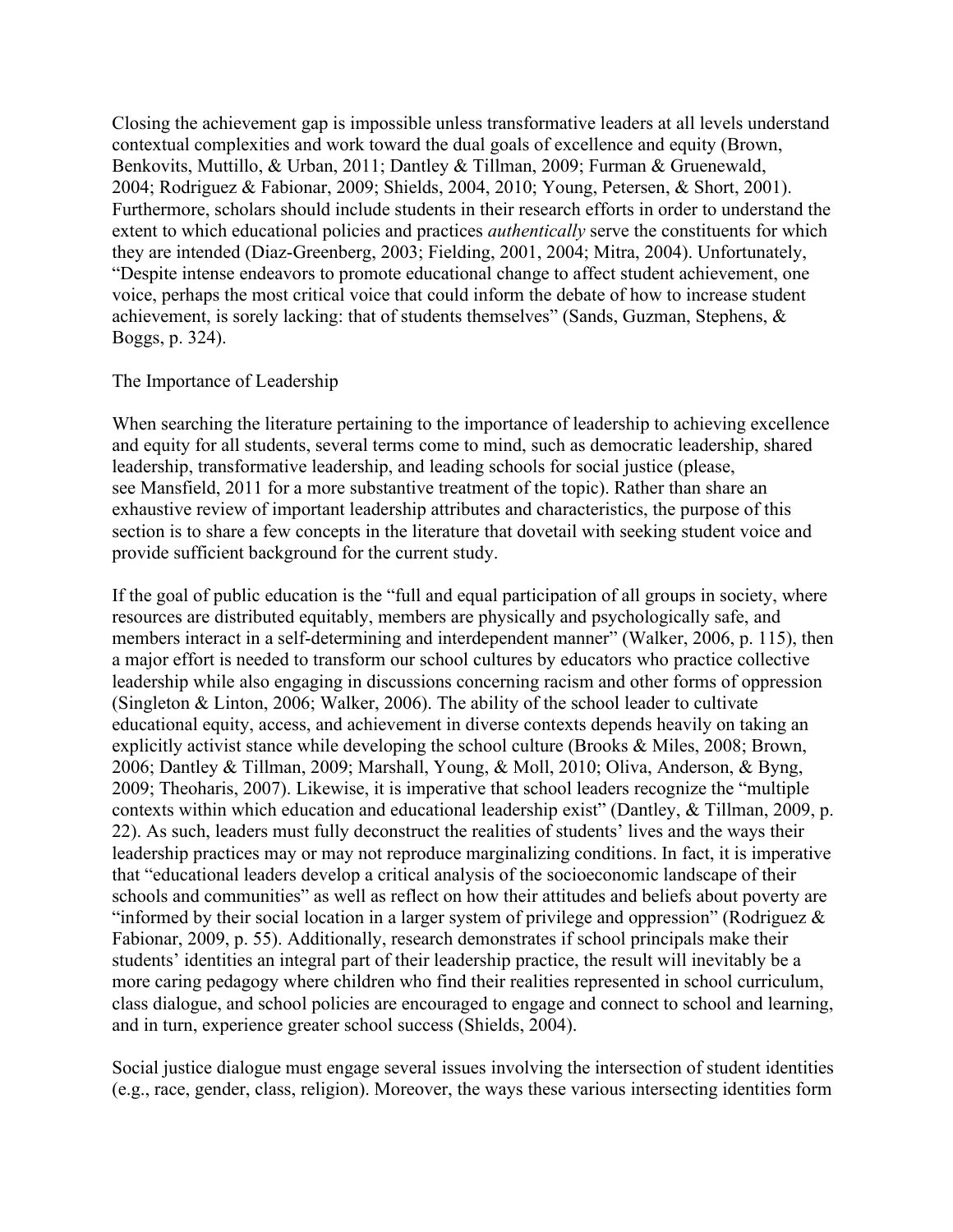the contextual backdrop for societal inequities should be readily recognized. School leaders with social justice awareness must be cognizant of the nested contexts of their schools and the ways in which societal norms translate to educational, economic, and political biases. School leaders should realize that schools do not exist in a vacuum. Rather, it must be recognized that schools can be sites of reproduction of, or resistance to, injustice found in the greater context (Dantley & Tillman, 2009; Lott & Webster, 2006).

Transformative leadership begins with questions of justice and democracy, critiques inequitable practices, and addresses both individual and public good. "Transformative leadership, therefore, inextricably links education and educational leadership with the wider social context within which it is embedded" (Shields, 2004, p. 559). It is connected directly to the work of educational leaders and aims to pave the way for more inclusive, equitable, and democratic conceptions of education. Moreover, the essence of a democratic environment is the "celebration of the multiple voices, identities, and perspectives of all those in the community" (Dantley & Tillman, p. 22). Thus, leaders practice democratic leadership by laboring to "see democratic practice and equitable treatment of all members of the learning community, regardless of race, gender, class, ability, age, or sexual orientation" (p. 26). Zajda, Majhanovich, and Rust (2006) are convinced that "social justice as a social policy is the natural aspiration of all democratic societies and remains the only long-term guarantee for developing and sustaining peace, tolerance and harmony in the world" (p. 15). Lott and Webster (2006) agree, noting the development of democratic coalitions within schools and other community organizations provides strength to disrupt and undo oppression.

It is also important for educational leaders to move from mere rhetoric to civil rights activism within their particular milieu (Dantley & Tillman, 2009). Brooks and Miles (2008) agree: "awareness of social injustices is not sufficient, school leaders must act when they identify inequity. School leaders are not only uniquely positioned to influence equitable educational practices, their proactive involvement is imperative" (p. 107). For instance, principals show their commitment to social justice when they boldly address race issues. Moreover, they provide ongoing "staff development focused on building equity, developing staff investment in social justice, hiring and supervising for justice, and empowering staff" (Theoharis, 2007, p. 235). In addition, principals walk the talk when they labor to create a warm and welcoming school environment that treats families, students, faculty, and staff with respect; especially reaching out to families historically marginalized in schools (Theoharis, 2007).

Taking an activist or transformative leadership stance presses further into unknown and sometimes uncomfortable territory (Beachum, 2008; Bogotch, 2008; English, 2008; Shields, 2004, 2010). For example, Beachum (2008) wrote that "social justice requires sacrifice, suffering, tireless struggles, and the passionate concern of dedicated individuals" (p. 41). Bogotch (2008) claimed that educators must become more critical, political, and actionoriented (p. 80) in their quest for a socially just school that meets the excellence and equity needs of all students—including cognizance of students' material needs (p. 81). English (2008) emphasized the need for transformative leaders to look beyond "schooling interiorities" (p. 116) and learn to work within and against societal assumptions and practices (or schooling exteriorities). In other words, social justice–minded school leaders pay attention to what happens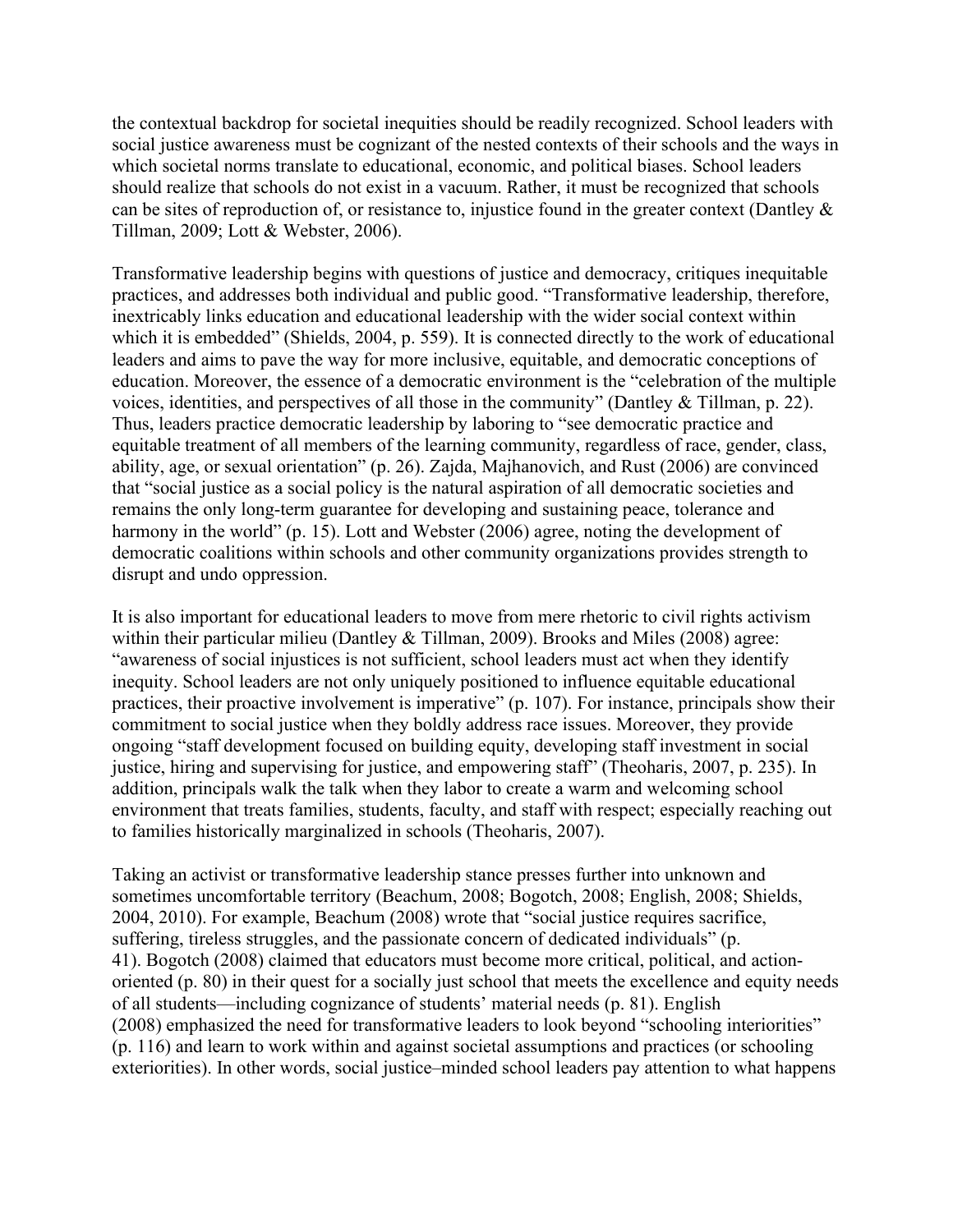outside of school in addition to what occurs within school walls. This enables leaders to adapt their practices to better meet the needs of students according to contextual complexities.

While the leadership practices outlined above are imperative, so also is forming authentic relationships with students and expanding shared leadership to include students (Mansfield et al., 2012; Mitra & Gross, 2009). Seeking student voice is another important component to school reform that is often missing from the current discourse on transformative or social justice leadership (Mansfield et al., 2012; Mitra & Gross, 2009).

## The Importance Student Voice

Educational leaders, including principals and researchers, who aim to serve as student advocates, often use testing data to shed quantitative light on achievement gaps. Other data inquiries are designed simply to measure the implementation success of educational programs. However, these data gathering and reporting efforts often fall short. Simply asking students how their schooling impacts them, and counting their responses, is not sufficient. Advocacy efforts are limited when researchers and school leaders speak for students rather than letting the students speak for themselves (Fielding, 2001). Too often, youth—especially those historically marginalized due to race/ethnicity, gender, and socioeconomic status—are the *subject of* policies rather than *actors in* shaping policy. Thus, prioritizing student voice in educational research and leadership practices is the most authentic means of advocating for social justice and promoting change in communities (Mansfield et al., 2012; Duncan-Andrade & Morrell, 2008; Ginwright, Cammarota, & Noguera, 2005; Torre & Fine, 2006). Rather than adult stakeholders positioning students as "the problem" and thinking of ways to "fix" students, students are given the opportunity to identify issues and offer solutions (Irizarry, 2009).

The literature refers to a "pyramid of student voice" or a continuum that endeavors to increase the participation of students in research/school reform efforts while also capitalizing on developmentally appropriate learning (Mansfield et al., 2012; Fielding, 2001; Mitra & Gross, 2009). For example, when conducting equity audits to determine achievement gaps and inequitable practices (Skrla, Scheurich, Garcia, & Nolly, 2010), adult stakeholders might glean more detailed information from students via surveys or better yet, they can interview them via focus groups. Consequently, students go from being positioned as a "data source" to active respondents given an opportunity to voice their experiences (Fielding, 2001; Mitra & Gross, 2009). Interestingly, seeking student voice to improve educational practice is supported by the literature in student development, motivation theory, self-determination theory, and constructivist learning theory because these fields recognize the importance of active student engagement in and feedback to the educational process (Sands et al., 2007). At the most basic level, student voice efforts result in the development of civic habits essential to democracy, while engaging students at higher levels results in curricular improvements and strengthens teacher– student relationships (Fielding, 2001, 2004; Mitra, 2006, 2008; Mitra & Gross, 2009; Sands et al., 2007).

Bridging Two Conceptual Frameworks to Address the Gaps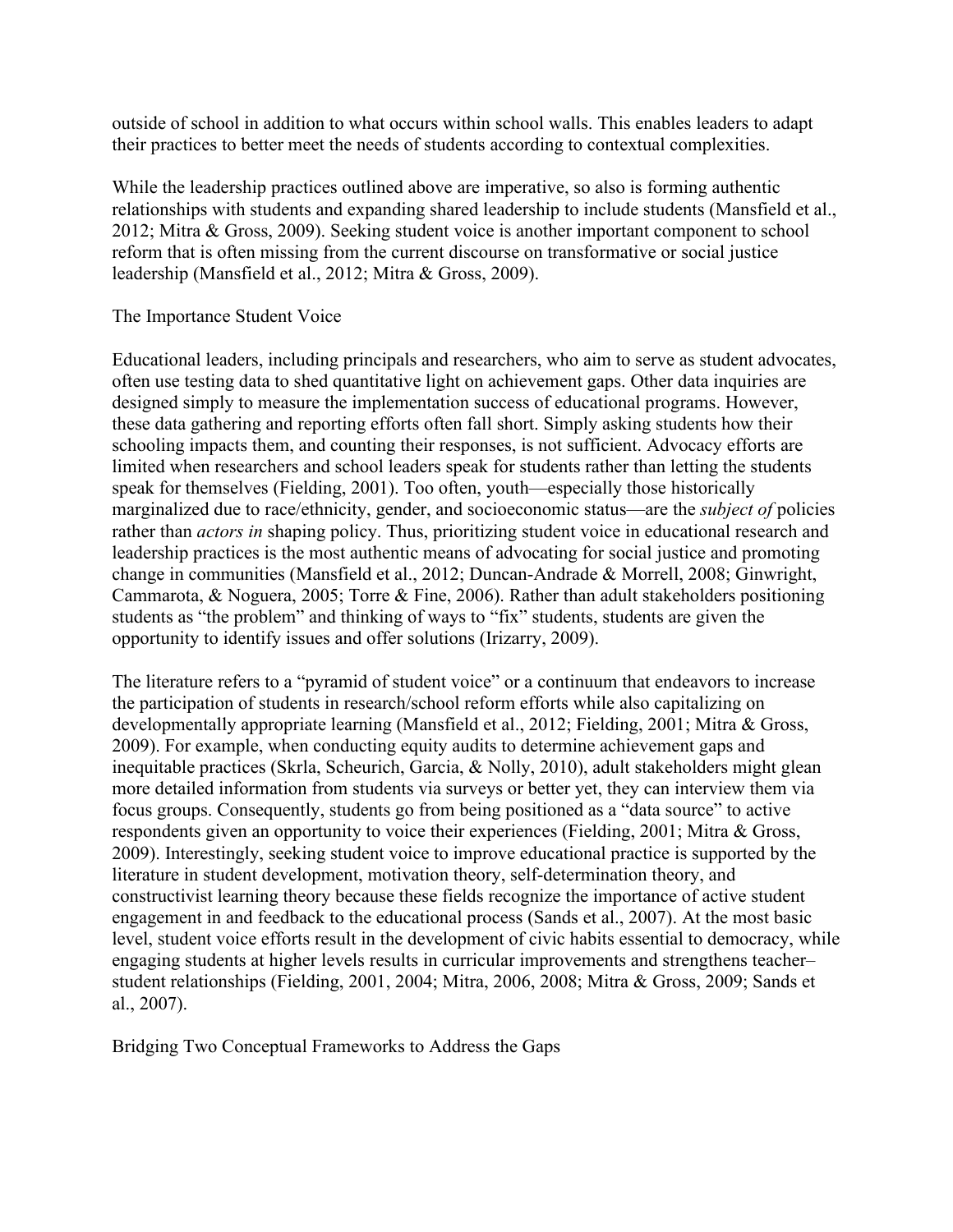As can be construed from the short overview above, the educational leadership literature gives more than adequate attention to the importance of self-reflection and attention to contextual complexities. Yet, overall, inadequate attention is given to including students' voices in policy and practice in schools. (One notable exception is the work done by Dana Mitra and Steve Gross, 2009, who attempt to bridge the two literatures by offering that seeking student voice enables a more democratic schooling environment and leads to better actualization of school reform efforts.) Most research on effective leadership is adult-centric because most leadership practice is adult-centric. Educational leadership practitioners and scholars can benefit from additional studies that probe the role of seeking student voice to improve leadership practice to more fully understand what students are actually experiencing in transformative learning spaces to determine what we might learn from them (Mansfield et al., 2012).

Likewise, the student voice literature, while helpful, does have some limitations. For example, while the student voice literature advocates for more direct participation of students in school reform efforts, what's missing is adequate attention to contextual complexities, power relationships, and leadership attributes. The student voice literature is student-centric, for the most part, without adequate attention to the role and degree social justice–minded educators might play in the equation. We can benefit from further discussion about how and why some schools implement student voice initiatives with greater success than others and how and why schooling contexts facilitate differing levels of student engagement on a continuum: from using students data sources to collaborating with students as researchers to using student voice opportunities to build student leadership capacity (Mansfield et al., 2012; Fielding, 2001, 2004; Mitra, 2004, 2008; Mitra & Gross, 2009).

While both the leadership for social justice and student voice literatures may have a few gaps when examined on their own, both offer compelling arguments as to their importance and place in educational leadership research and practice when conjoined. Therefore, the two frameworks, as one, provide a rich framework for this study (Mansfield et al., 2012). Rather than limiting the current study to either framework, this study uses the strengths of both, demonstrating how concepts from the transformative and social justice leadership literature, along with the research on the importance of including student voice in school reform efforts, can be synergistically combined to more adequately operationalize social justice efforts in transformative learning spaces and provide a more inclusive framework for data collection strategies, analysis of data collected, and conclusions drawn.

# **Method**

Like others (Crotty, 1998; Fischer, 2003; Yanow, 2000), I came to the research setting with the presupposition that neutral and objective science is not possible when conducting research in schools. Rather, human beings live in a social world that involves sensemaking, which, in turn necessitates interpretation. My epistemological assumptions are embedded in constructionism, the belief that humans create meaning as they interact with objects and the world; thus, subject and object are "partners in the generation of meaning" (Crotty, 1998, p. 9). My belief that human beings co-construct meaning led me to take an interpretive theoretical perspective in approaching this study. Thereafter, interpretivism interacted with my desire to study the meaning making of local stakeholders, which pointed to using ethnography to enable the collection of richer, highly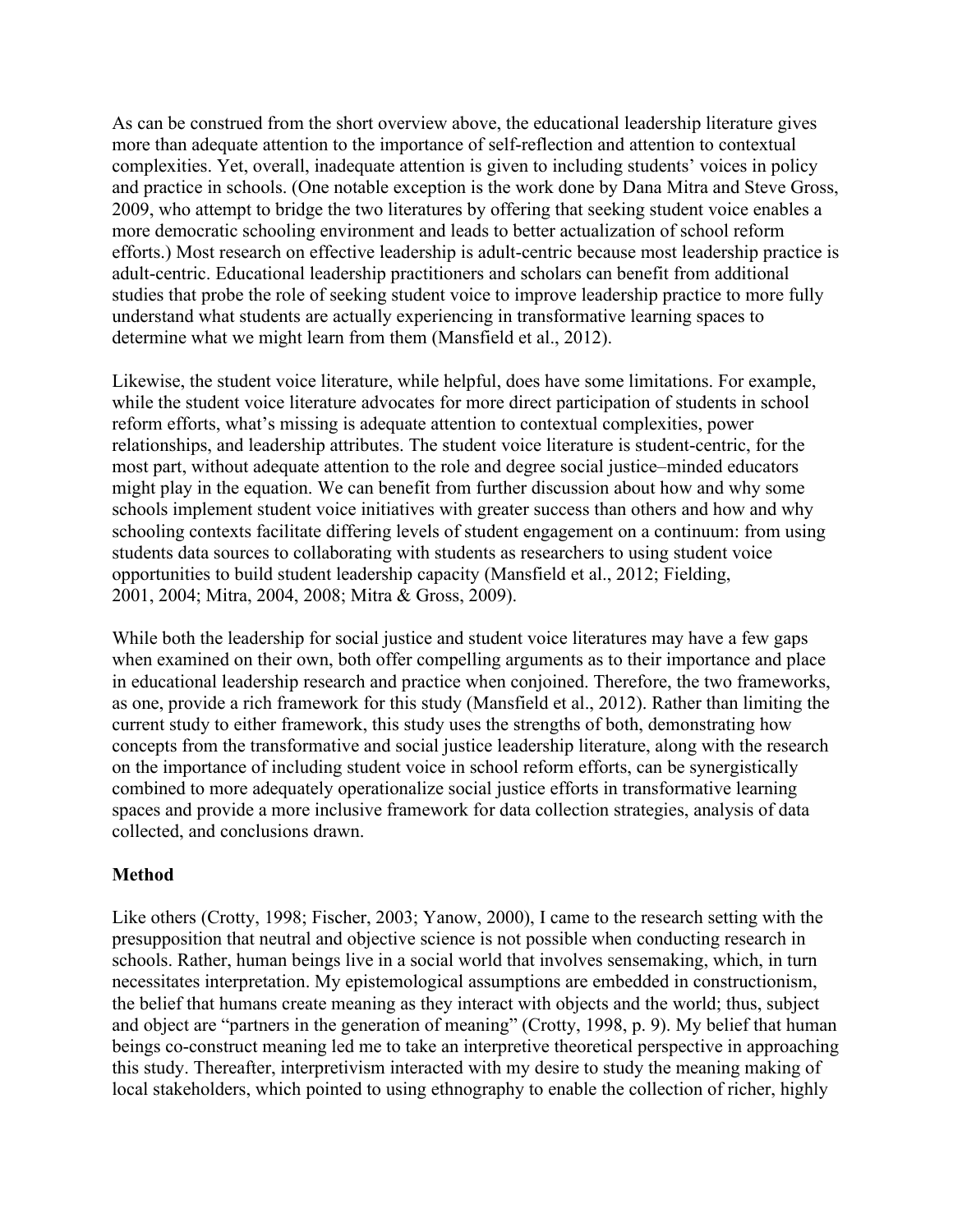contextual data. Not only did this allow the inclusion of multiple voices in the data collection methods, but it fit with the belief that knowledge comes from a variety of sources, and that data collection, analysis, and interpretation are not value free (Crotty, 1998; Fischer, 2003; Yanow, 2000). The flexibility that ethnography enables was also an important consideration for me since I was committed to making my investigation "responsive and relevant" to research participants (Lassiter, 2005, p. 6).

### Site Selection and Entrée

I selected Centro Urbano Young Women's Leadership School (YWLS) because it represents one of six single-sex public magnet schools in Texas. News articles reporting the schools' major mission as serving mostly Hispanic and African American female students living in poverty immediately caught my attention. I made the final selection after contacting Ms. Santiago, the director of YWLS, who expressed immediate interest: "It would be great if you could focus on the culture we are trying to develop here." She then agreed to introduce faculty and staff for future observations and interviews and invited me to come back the following week to observe the inaugural faculty meeting.

### Positioning the Author

I came to the research project with varying degrees of insider/outsider status because of my past and present circumstances. For example, I am an outsider because I am Anglo<sup>[3](#page-7-0)</sup> and my family's present financial situation enables us to meet our medical and material needs. My children are not labeled "free or reduced lunch," as their father was during his high school years; nor have I ever needed to use food stamps to feed my children as my mother did when I was a youngster. My present circumstances notwithstanding, I am also to some extent an insider in the research context because I know how it feels to be poor, hungry, without medical care, and homeless. But, I will never know what it is like living as a Latina or African American woman in Centro Urbano, Texas. That said, I consider it a position of strength to have approached this research endeavor as a mother raising a daughter and son the same age as the student participants. In addition, I am a certified principal and teacher with more than 15 years' experience throughout the PK-16 pipeline. I believe my training and experience working with diverse students, along with my personal characteristics of mothering adolescent children, afforded me a certain insider status and bolstered my ability to conduct this study.

An important process undergirding the research was "sharing my story" with participants. In fact, the importance of "positioning" was first evident on meeting Principal Santiago. Ms. Santiago shared with me how she had grown up in an infamous part of town known for its extreme poverty and racial/ethnic segregation and how she eventually made it to college, studied education, and returned to her community to "pay it forward." She expressed how telling her story was an extremely important part of her leadership style because it helped people understand her motivations and the passion with which she tried to create an environment conducive to both excellence and equity for students growing up in similar circumstances as she. I followed her

<span id="page-7-0"></span><sup>&</sup>lt;sup>3</sup> Here, I choose to use the word, "Anglo" to describe my racial/ethnic identity because it is the most commonly used term for people of Western European heritage in this particular region. However, it is important to note that the term *Anglo* can also be used pejoratively to denote those who colonized the region under Spanish rule.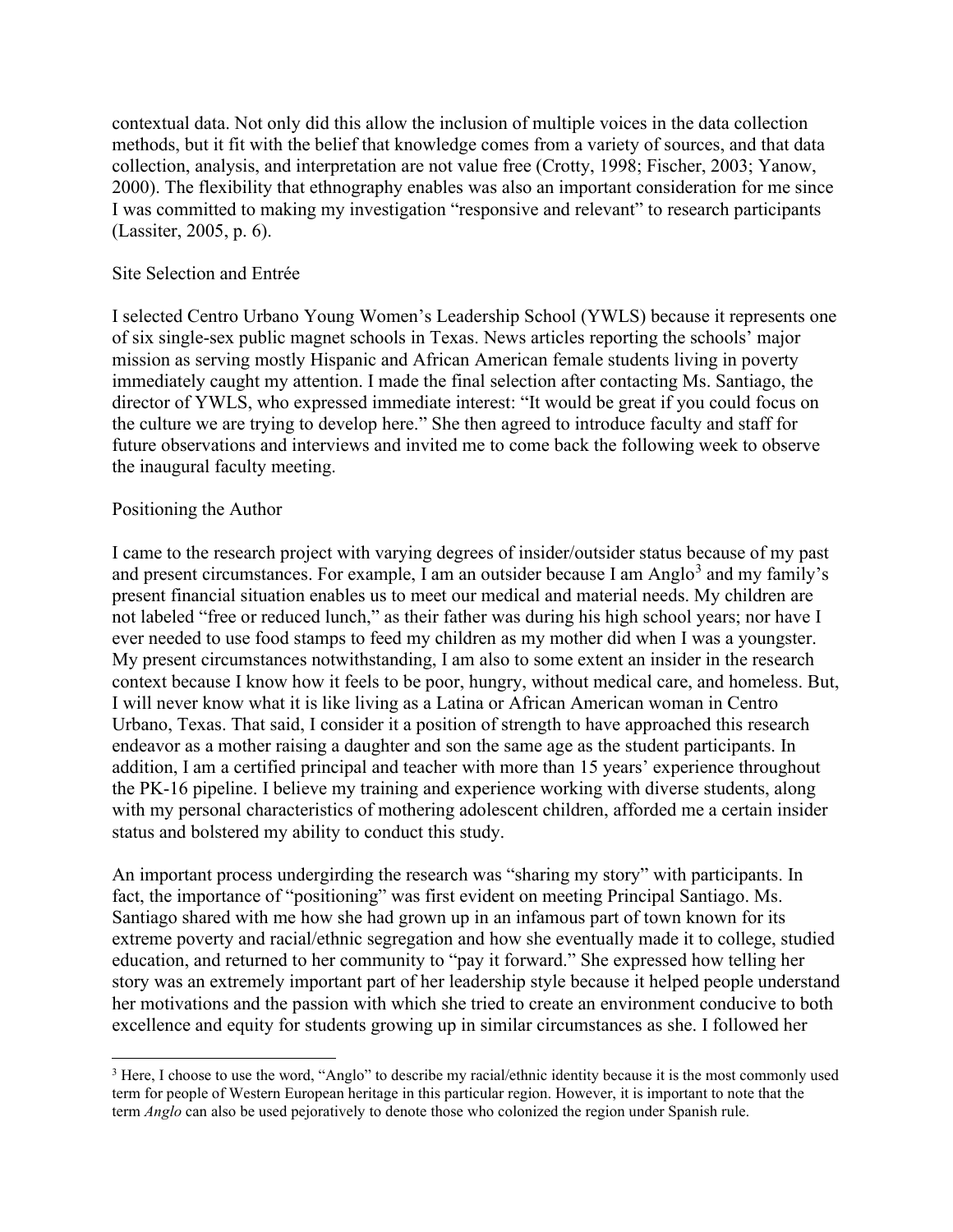lead by sharing my story on meeting members of the community. This enabled teachers, parents, and students to see me as a mother, teacher, and ally, rather than just a detached researcher, and allowed me to establish rapport with participants.

### Participant Selection

Most of my experiences with students were in the form of participant observation over a 2-year period. Toward the end of my second year at the school, I conducted four focus groups with 18 students. The selection process was purposeful (Patton, 2002) in that, after consulting with Ms. Santiago, I invited all 75 eighth graders to participate, excluding seventh and sixth graders. The reasoning behind this decision was twofold: The eighth graders had been at the school for both years of its existence and they had attended a regular middle school during their sixth-grade year; thus, they had a framework for making comparisons. While seventh graders had been at the school 2 years, they did not have any experience at a prior middle school. And sixth graders had not been present the first year of implementation. We agreed eighth graders would share a more mature, nuanced, and complex perspective during focus groups as they were developmentally closer to adults physically as well as intellectually.

Classroom teachers accommodated short periods of time to conduct classroom visits with eighth graders to explain the study and the purpose of the focus groups. Spanish- and English-language parent consent forms, student assent forms, and a letter of explanation were distributed for students to take home. The sample then went from purposeful (Patton, 2002) to convenience (Henry, 1990) in that whoever returned their consent/assent forms were scheduled to take part in focus groups. It is important to note that since students opted-in participate, selection bias is a concern to tease out. For example, students choosing to participate in focus groups could have done so for any number of reasons, including, (a) They wanted to eat free pizza; (b) They preferred to hang out with friends after school instead of doing homework; (c) They had "an ax to grind" concerning some element of the school and wanted to air their grievances with someone who would write about it; (d) They considered themselves "ambassadors" of the school and wanted to make sure a positive perspective was present at the focus group interviews; and (e) They liked the attention. Since the focus group transcripts reflect both positive and negative experiences as well as an air of familiarity and candor, I have no reason to believe students opting-in to participate tainted the data collected. Rather, the diversity of perspectives promoted energetic discussion that seemed authentic and representative of the variety of perspectives that might permeate the school.

All students decided to select their own pseudonym as well as self-identify their preferred race/ethnicity (Table 1). It is important to note the variety of words students selected to selfidentify. Unlike official CUISD statistics, students do not necessarily view themselves as one descriptor among: "Hispanic, African American, White, or Asian, Pacific Islander, and Native American." Rather, students are very aware of their biracial or multiracial heritages that include one, two, three, or all four of the above. Additionally, some girls preferred to be recognized as "Mexican" or "Latina" or "Creole," which reflects not only the diversity and self-awareness among this particular group of students, but of the population at large, across a variety of socioeconomic classes, echoing my observations working and living in the region for almost a decade.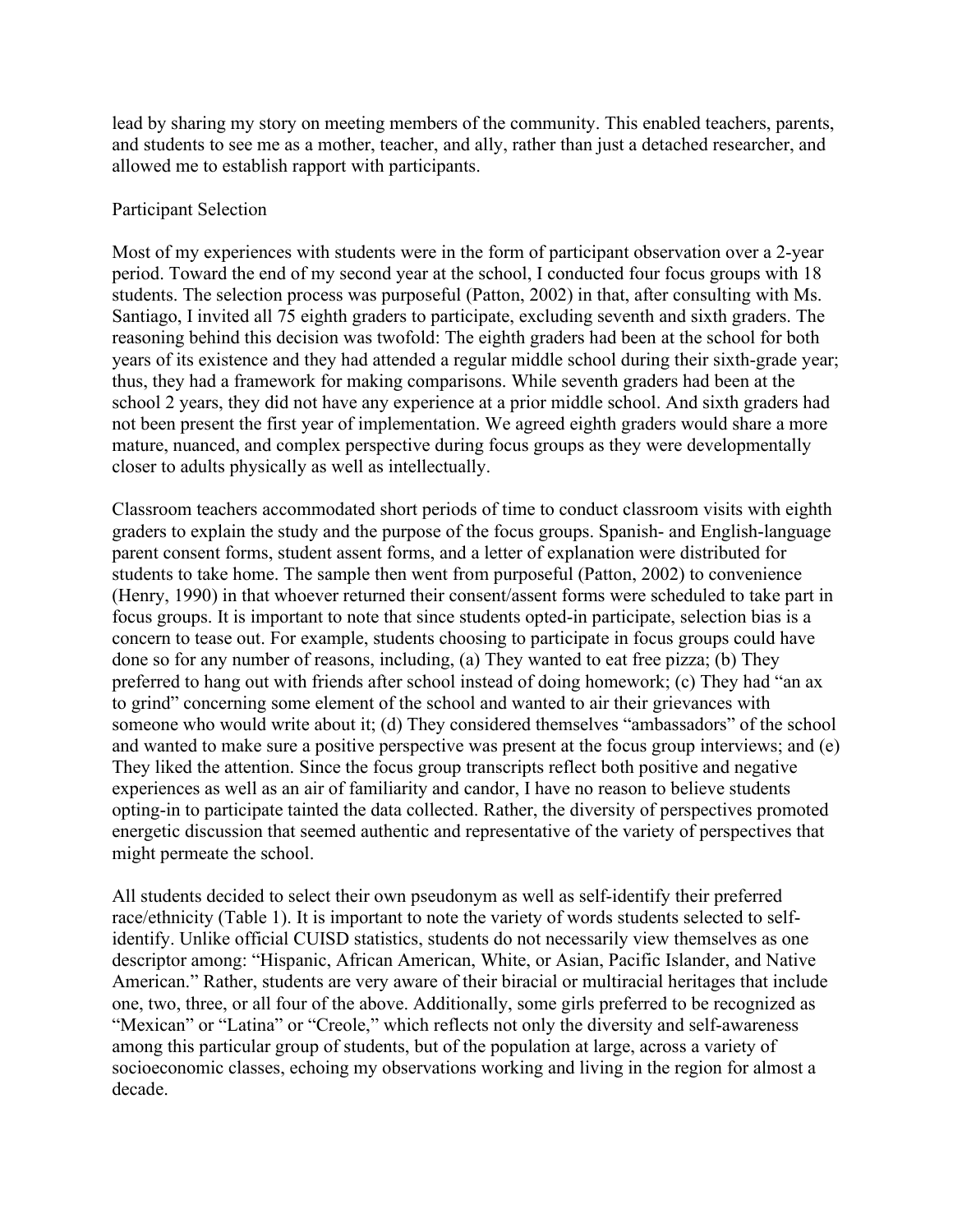|                         | No. Students' Chosen Pseudonyms | Age (Years) | Grade | <b>Students' Self-Identification</b> |
|-------------------------|---------------------------------|-------------|-------|--------------------------------------|
|                         | Abby                            | 14          | 8     | Mexican                              |
| $\overline{c}$          | Abcde                           | 14          | 8     | Black/White                          |
| $\overline{\mathbf{3}}$ | Amyranni                        | 14          | 8     | Mexican American/Hispanic            |
| $\overline{4}$          | Angie                           | 14          | 8     | Hispanic                             |
| 5                       | Aurora                          | 14          | 8     | Black, White. Indian                 |
| 6                       | Bella                           | 16          | 8     | Latina                               |
|                         | <b>Brianna</b>                  | 13          | 8     | Hispanic/Latina                      |
| 8                       | Cupcake                         | 14          | 8     | Hispanic                             |
| 9                       | Fanta                           | 14          | 8     | Black, Hispanic, Indian, and Creole  |
| $10\,$                  | Hannah Beth                     | 14          | 8     | Indian, Mexican                      |
| 11                      | Jane                            | 13          | 8     | Latina                               |
| 12                      | Mercedes                        | 13          | 8     | Hispanic                             |
| 13                      | Mixtli                          | 14          | 8     | Hispanic                             |
| 14                      | Nevaett                         | 13          | 8     | African American                     |
| 15                      | Sam                             | 14          | 8     | Hispanic                             |
| 16                      | Stephanie                       | 14          | 8     | Hispanic                             |
| 17                      | Vanessa                         | 13          | 8     | <b>Black</b>                         |

**Table 1.** Student Participants.

#### Data Collection

I did not go into the field with particular hypotheses or research questions. I felt it was imperative to appreciate the embedded contexts of YWLS and become familiar with faculty, staff, students, families, and administration, which facilitated an emergent recognition of what various participants deemed important or significant. My original plan was to spend at least 1 year conducting participant observation, most likely followed by interviews with adult participants and perhaps surveying students. However, the research questions that emerged during conversations with parents, teachers, and school administration toward the end of the first year of operations necessitated reconfiguring my original plan. For the purposes of this article, I focus on just one aspect of this multi-year, multi-layered study and one set of the research questions that emerged during the first year: What are the students' lived experiences in this particular learning space? What are students' perceptions of their lived experiences in relation to their prior experiences? Why did students enroll in YWLS? What are the implications of their attendance at YWLS? These questions were pursued using a variety of collection tools that varied by how directly involved students were in the activity. For example, the first phase of data collection used participant observation and photography, Phase 2 used a student survey, and the third phase incorporated focus group interviews with students.<sup>[4](#page-9-0)</sup>

*Participant Observation.* During the first year of operations, I conducted what Wolcott (2008) referred to as ethnographic reconnaissance. I began by observing meetings that involved teachers, parents, staff, and administration that occurred on a weekly or monthly basis. For example, I attended weekly parent education classes focused on helping families navigate social services networks and monthly PTA meetings. I also volunteered twice a week in the office and once per week in classrooms by answering phones, making copies, putting up bulletin boards,

<span id="page-9-0"></span><sup>&</sup>lt;sup>4</sup> Adding conversations with students was decided in concert with the school principal and my faculty advisor as the best way to elicit "student voice," which necessitated an amendment to the original institutional review board.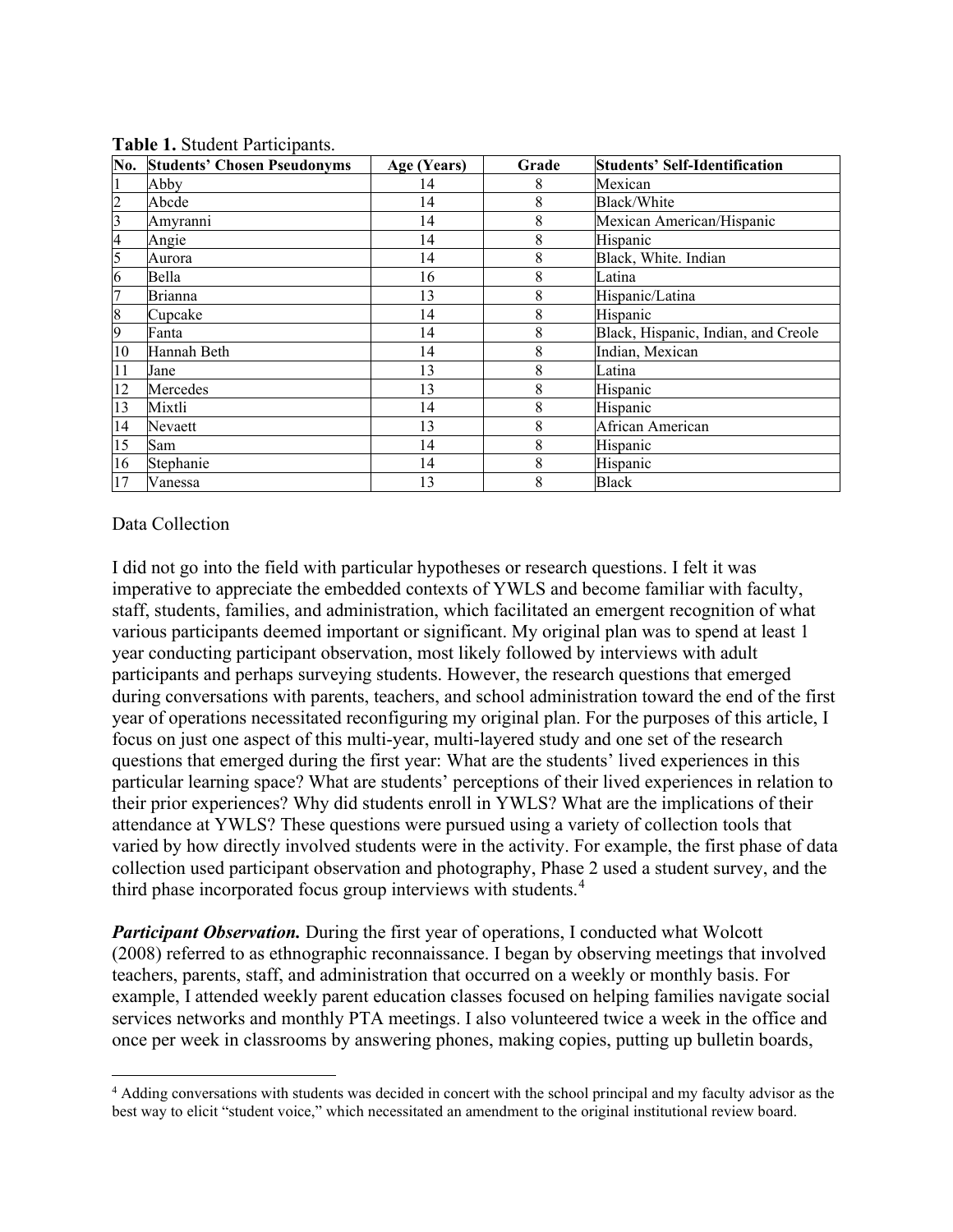and so on. My consistent presence in the building in a variety of roles enabled me to become familiar with the community, build trusting relationships with stakeholders, and serve in whatever capacity the participants deemed suitable. I also attended special events, such as awards ceremonies and school dances. In addition to observing, taking notes and photographs, and chatting with teachers, families, and students, I helped with set up and clean up. Moreover, as a certified teacher, I facilitated a social studies class for 90 minutes, so the teacher could attend to an urgent situation. I attended special events such as the "Orientation" for new families and students on the weekend, the "White Rose Induction Ceremony" for incoming sixth graders in the evening, and the end-of-the-year "Carnival" with my family on a Friday night to help the school raise money for students who cannot afford to purchase school uniforms.

During the second year of ethnographic fieldwork, I intensified my efforts. I continued volunteer work at least 1 day per week, and added regular classroom observations at least 3 days per week. I spoke with teachers, support staff, and parents daily. My questioning became more "probing" as time went on. Concurrently, participants became more verbose in their sharing. After spending approximately 18 months at the school, I conducted recorded focus groups with students.

**Photography.** Harper (2005) defines the use of photography as "the study of social life using images" (p. 747). Harper and Margolis and Fram (2007) remind us that photographs are both empirical *and* constructed. Images are evidence of something seen, but accompanying captions are socially constructed. And the way photos are arranged within a text serve a particular author's purpose. There is a theoretical juxtaposition between the empiricism of documentary photography and the subjective performance of the researcher linking specific images with text. Thus, photography "is both true and constructed" (Harper, 2005, p. 749). Visual methods can be used as "illustrations" to tell a story and as a form of "triangulation" that helps describe particular phenomenon (Harper, 2005; Wolcott, 1994). The intent in this study was to use photography to capture the lived experiences of students in terms of representative artifacts, such as posters, banners, and student work displays that capture the essence of this particular transformative learning space.

*Student Survey.* In February 2009, Ms. Santiago administered a school climate survey to all students titled, "How are we doing so far?" Ms. Santiago asked me to comb through the survey results and create informational displays that would help her communicate findings to a variety of stakeholders. Ms. Santiago used the information collected to address specific concerns as well as to elevate "what we were doing right." Principal Santiago met with teachers and support staff as a group as well as individually to discuss survey results. Since I did not participate in survey construction, and cannot speak to validity and reliability issues, I used the survey as a secondary data source. Every student participated in the paper-and-pencil survey. If a student was absent, she filled out the survey on her return. All surveys were conducted and collected anonymously.

*Focus Group Interviews.* Ms. Santiago, noting the material need of most of the students, urged me to provide students a meal during focus groups. Following the relatively new Texas antiobesity policy, I limited the fare to sugar-free, caffeine-free soft drinks and pizza. The focus groups were recorded and conducted privately in the parent education classroom lasting between 60 and 90 minutes. The first 15 to 30 minutes were spent informally chatting with students while we ate.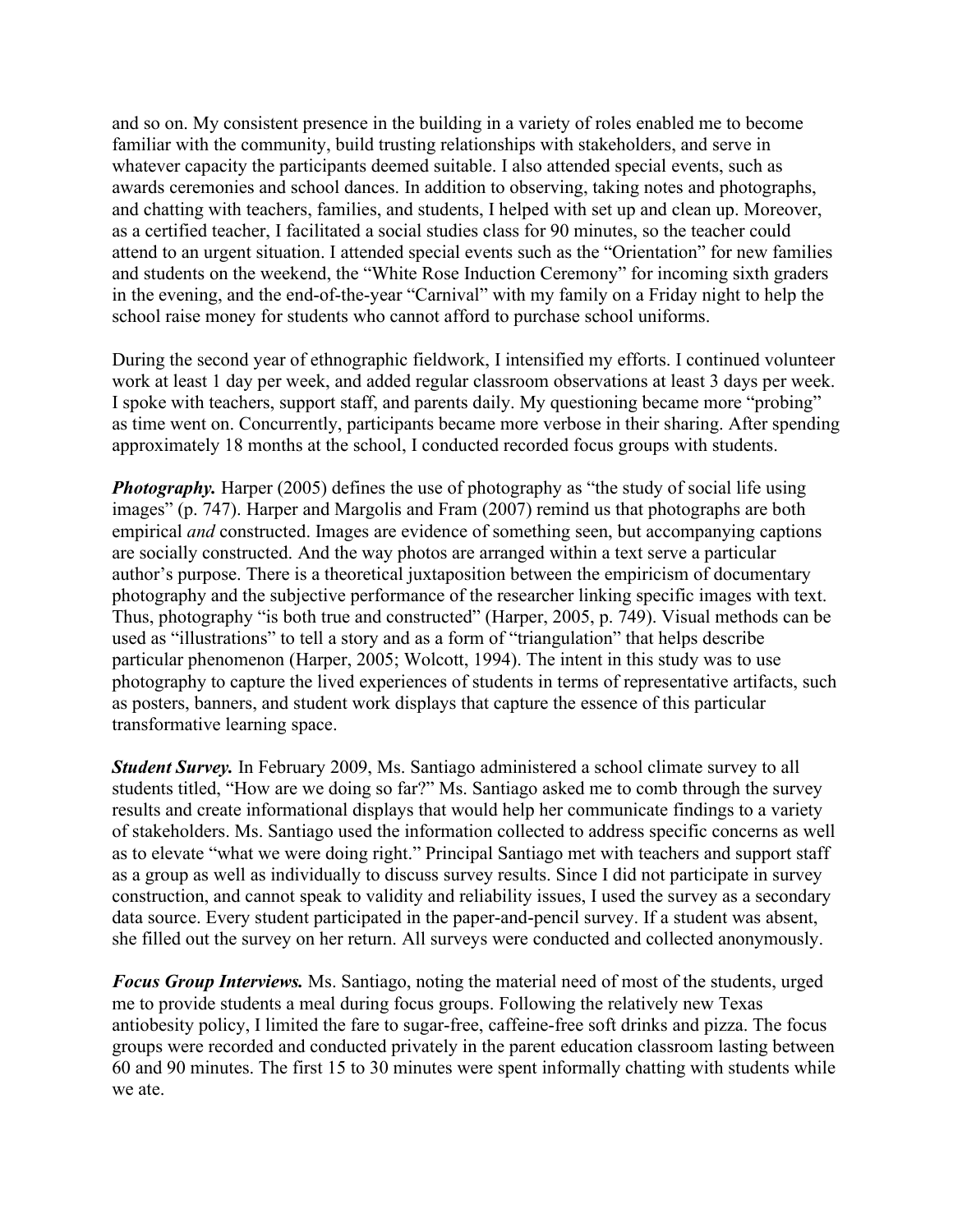I refrained from using a fixed set of questions, as the process was iterative (Weiss, 1995). Instead, I explained to students that I did not want to use a list of formal questions, but would like to have a conversation about a few general topics, such as, why they attended the magnet school instead of their neighborhood school and how they would describe their experiences at the school thus far.

Throughout the focus groups, I endeavored to recognize that students' personal knowledge and ways of knowing are critical to social interaction and hence, social analysis (Campbell, 2004). I tried to facilitate conversations that reflected an open, yet focused structure that elicited students' lived experiences. Eliciting subjective experiences was a goal—not a problem to be resolved (Merton, Fiske, & Kendall, 1990). Indeed, the "focused interview seeks to provide an easygoing and open occasion for the interviewee to express *[his/her]* sentiments and perceptions of a situation" (Merton et al., 1990, p. 61, emphasis in original, more inclusive language added). I emphasized my desire to hear about their experiences and give participants an opportunity to tell their stories. The reader will note that, oftentimes, specific pseudonyms are not included with direct quotations in the findings due to the difficulty of transcribing audio recordings of more than two or three voices speaking concurrently. I considered videotaping the student focus groups to more accurately align voices and pseudonyms but chose to only audiotape focus groups, foregoing accuracy to better protect participants' privacy (Morgan, 1997).

# **Findings**

To help demonstrate the student voice continuum, findings are reported in three major categories: Understandings about students' lived experiences that can be gleaned via (a) participant observation and photography, (b) written communications via a student survey, and (c) oral communications via focus group interviews. Presenting the findings thematically within a framework that indicates levels of student involvement, helps communicate that the more students are involved with research efforts, the richer the data collected, and thus, the more detailed the findings and comprehensive the implications and recommendations that follow.

Students' Lived Experiences via the Lens of the Researcher

When one walks the halls of YWLS, one notices that, overall, it is clean and quiet. As one passes individual classrooms, one can hear the healthy buzz of teaching and learning occurring. In between classes, I observed girls greeting friends with hugs or walking to lunch arm in arm. Teachers can be seen conversing quietly with individual students while leaning casually against the wall in the hallways.

In addition to keeping notes of my observations in a journal, as the excerpt above shows, I took photographs of representative material artifacts to capture the many symbols and signs purposefully selected and placed in YWLS by a variety of stakeholder groups (Figures 1-4). These material artifacts communicated important messages to newcomers and visitors. They served as reminders to founding stakeholders the values, purpose, mission, and philosophy of the school. Since I was present onsite before opening day, I was in a unique position to hear and see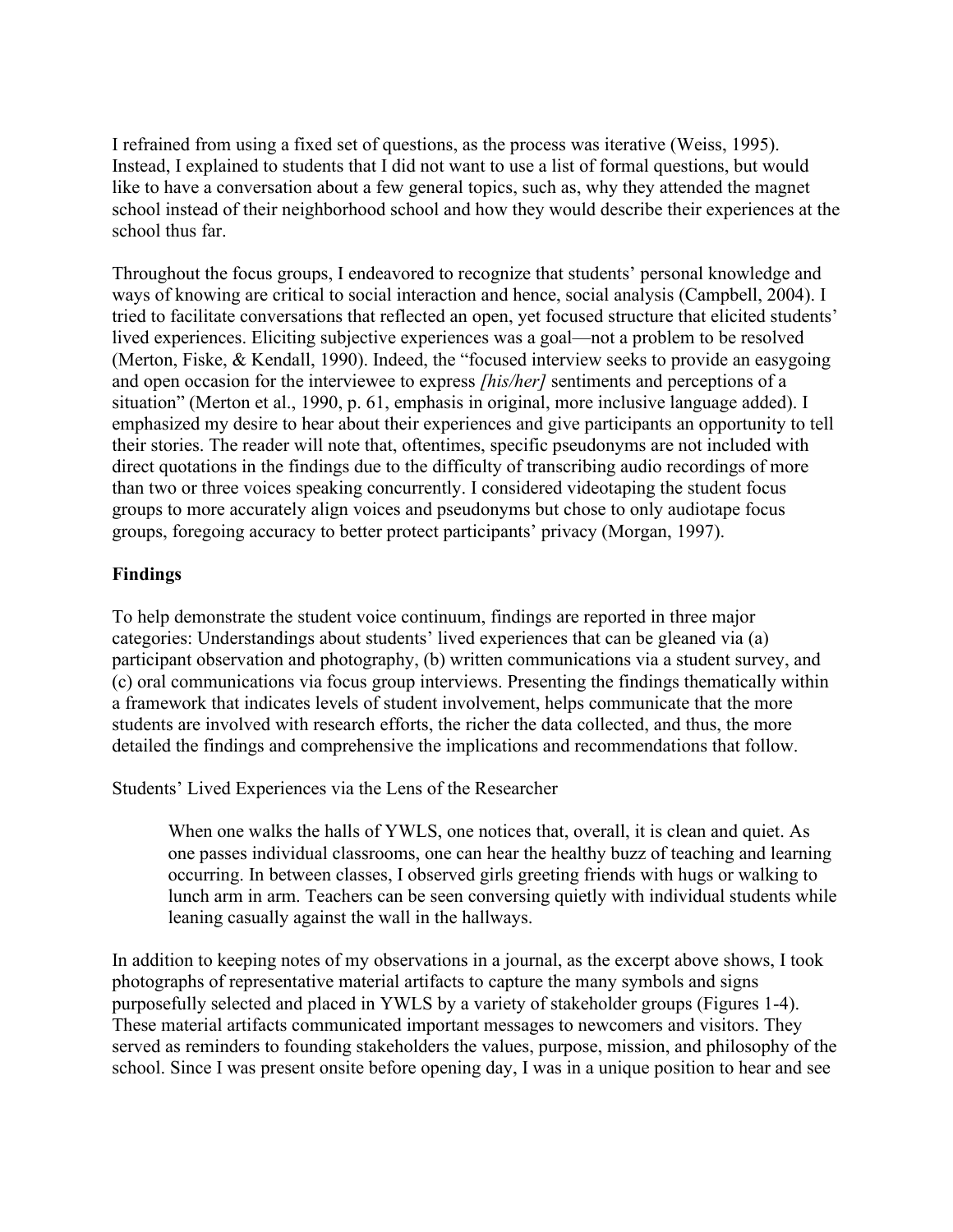the founding members discuss the types of symbols and signs they would like to see around the school representing their values (Mansfield, 2011).



**Figure 1.** College banners line the hallways.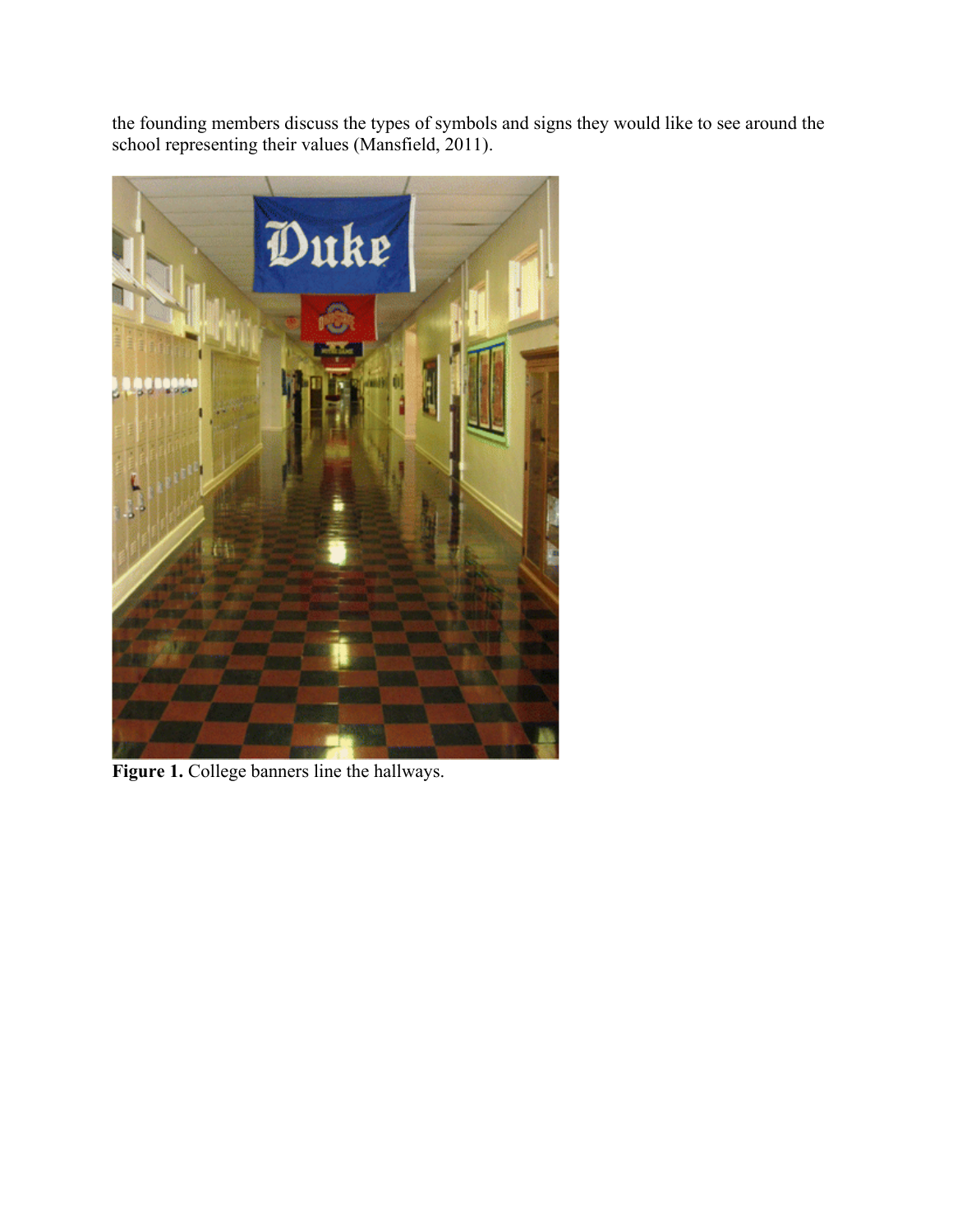$a^2 + b^2 = c^2$  $\mathbb{R}$ eo<sup>1</sup> **Juliet** Question Kills is doing for most FurnitureE and the cross'S across a problem but file picture is a of A. She want the Inv of 5, is the common I by artists buy

**Figure 2.** Mathematics display.



**Figure 3.** Important signs are displayed in Spanish and English.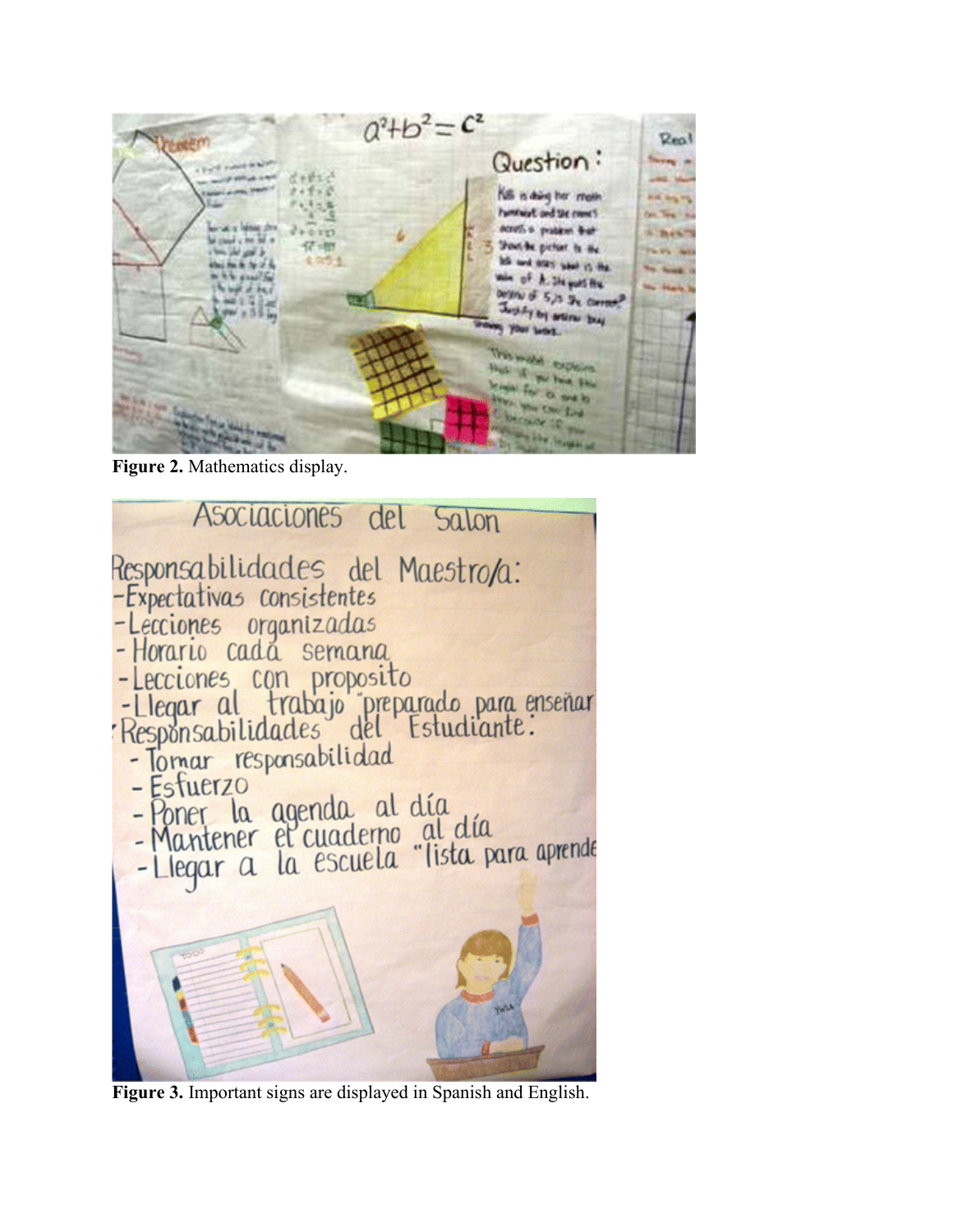

**Figure 4.** The day after receiving the news of 100% passing rate.

Figure 1 depicts the college banners lining the hallways and on display in the library and lunchroom. Principal Santiago requested banners from a variety of public and private "Ivy Leagues" in addition to numerous other good colleges in Texas and the United States. These banners are a constant reminder to regulars and visitors alike that graduating from an excellent higher education institution is the primary mission of YWLS. Other signs and symbols in the hallways include large, framed photographs of students participating in the life of the school: field trips to universities, biology labs and dissection, technology camps, and fine arts shows alongside quotations from notables, such as Martin Luther King, Jr., Eleanor Roosevelt, and Maya Angelou. Student work in mathematics and the sciences is exhibited as prominently as artwork.

Figure 2 captures a display created by students who worked in cooperative learning groups to discover, describe, and model the Pythagorean theorem (a lesson I observed firsthand). Rather than "lecture" the material and have students memorize the formula, students were engaged in hands-on measurement activities that led to constructing the formula together.

As part of the mission of the school, teachers work to integrate women's studies into the regular curriculum. Consistently, I observed posters of and books on female historical, scientific, and literary figures in a variety of classrooms. Teachers explained to me that the posters and books signify to students that women's ideas and contributions are important to basic knowledge. I also observed teachers engaging students in discussions concerning sexism and racism. English and social studies classes seemed especially conducive to these discussions as they aligned with books they were reading such as *To Kill a Mockingbird* and *Brave New World*. But, I also took note of the math and science teachers engaging students in discussions addressing the pseudoscience of females' supposed inherent lack of ability in STEM fields. The girls' reactions were impassioned: Huffs of disgust, clicks of the tongue, and a loud "What-Ever!" During one math lesson in the fall, the math teacher was engaging her students in a rigorous and meaningful hands-on activity while pointing out, "See, some people think girls just can't do this kind of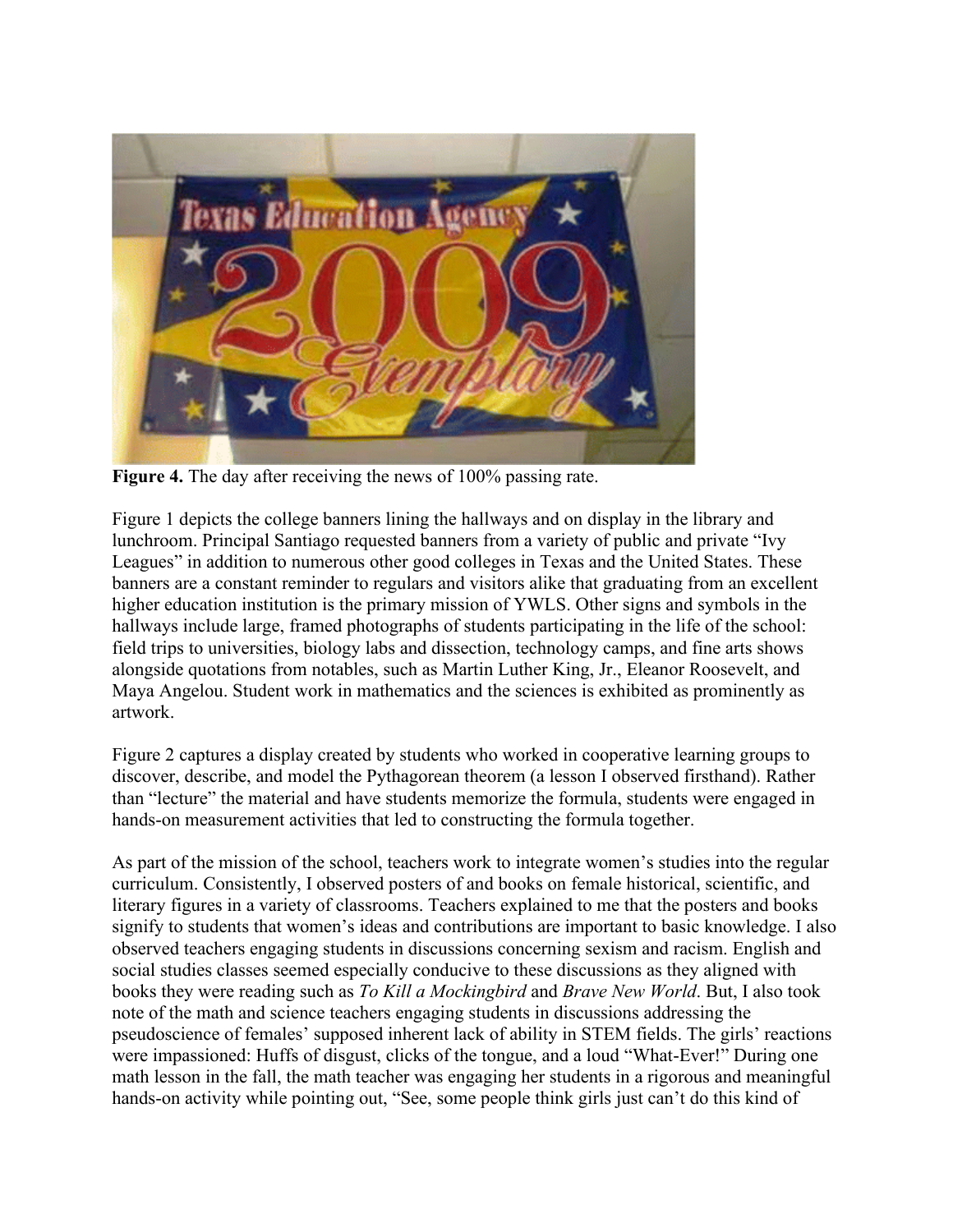work. But, look! You're doing it. And you're doing it well." On one occasion, while observing a frog dissection lab in the spring, I noticed one girl said to her lab partner, "OK! Your turn!" The partner remarked, "Yup. My turn. Not my favorite thing on the planet. But, gonna do this. Gonna show myself I can do this!"

During my time at the school, it was not unusual to hear Spanish spoken on at least an hourly basis. This was not surprising since hearing Spanish in my neighborhood, at my children's schools, at the grocery store, and so on, was also common. However, seeing written Spanish in several forms throughout the school was different from my usual experiences. Spanish translation is part of the regular routine at YWLS; from PTA meetings to parent letters and handbooks to informational displays in classrooms.

The classroom sign captured in Figure 3 reminds participants of teacher and student responsibilities at YWLS. The teachers' responsibilities include having consistent expectations, organized and purposeful lessons, and arriving at school prepared to teach. Students' responsibilities include taking personal ownership of their learning, giving their best effort, and arriving at school prepared to learn.

In addition to documenting classroom artifacts, such as posters, books, and lesson plans, I also observed less "academic" activities taking place. For example, I noticed students would regularly help themselves to nutritious snacks, such as granola bars or yogurt from teachers' minirefrigerators or drawers. Less regularly, I noticed students retrieving a large grocery sac and leaving the classroom for 10 minutes or so. When they returned, they would be wearing what appeared to be freshly laundered uniforms or new items, such as shoes or blouses that better fit their growing bodies. I later learned that in addition to teachers purchasing supplies, donations were also received at the school for students who could not afford them. Rarely, but notably, some students were either homeless or lacked access to laundry facilities. Teachers took turns integrating students' laundry with their own families.

The sign shown in Figure 4 represents an important celebratory event during my second year at the school: The announcement of the Texas Education Agency testing results. Every student passed all state-mandated tests. And the school was honored with the coveted "Exemplary" rating. A banner was immediately hung in the main entrance (Figure 4). I was at the campus when Ms. Santiago received the exceptional news that 100% of her students passed 100% of state-mandated exams, Texas Assessment of Knowledge and Skills (TAKS) in all subjects (reading, writing, mathematics, science, and social studies) as well as all disaggregated groups: African American, Hispanic, White, and Economically Disadvantaged (TEA, 2010). Many parents were in the halls for end-of-the-year festivities. Students and teachers were milling about to-and-fro in the hallways for choir rehearsals and other logistics involved with the passing of another school year. Without exception, teachers, support staff, parents, students, and other visitors showed their pleasure with cheers and hugs on hearing the news.

In addition to informal celebratory events as outlined above, I also had opportunities to observe carefully planned public events that aimed to act as a cultural unifier (Deal & Peterson, 2009; Schein, 2004). For example, one of the most important formal rituals and traditions is the White Rose Induction Ceremony that takes place toward the end of the school year honoring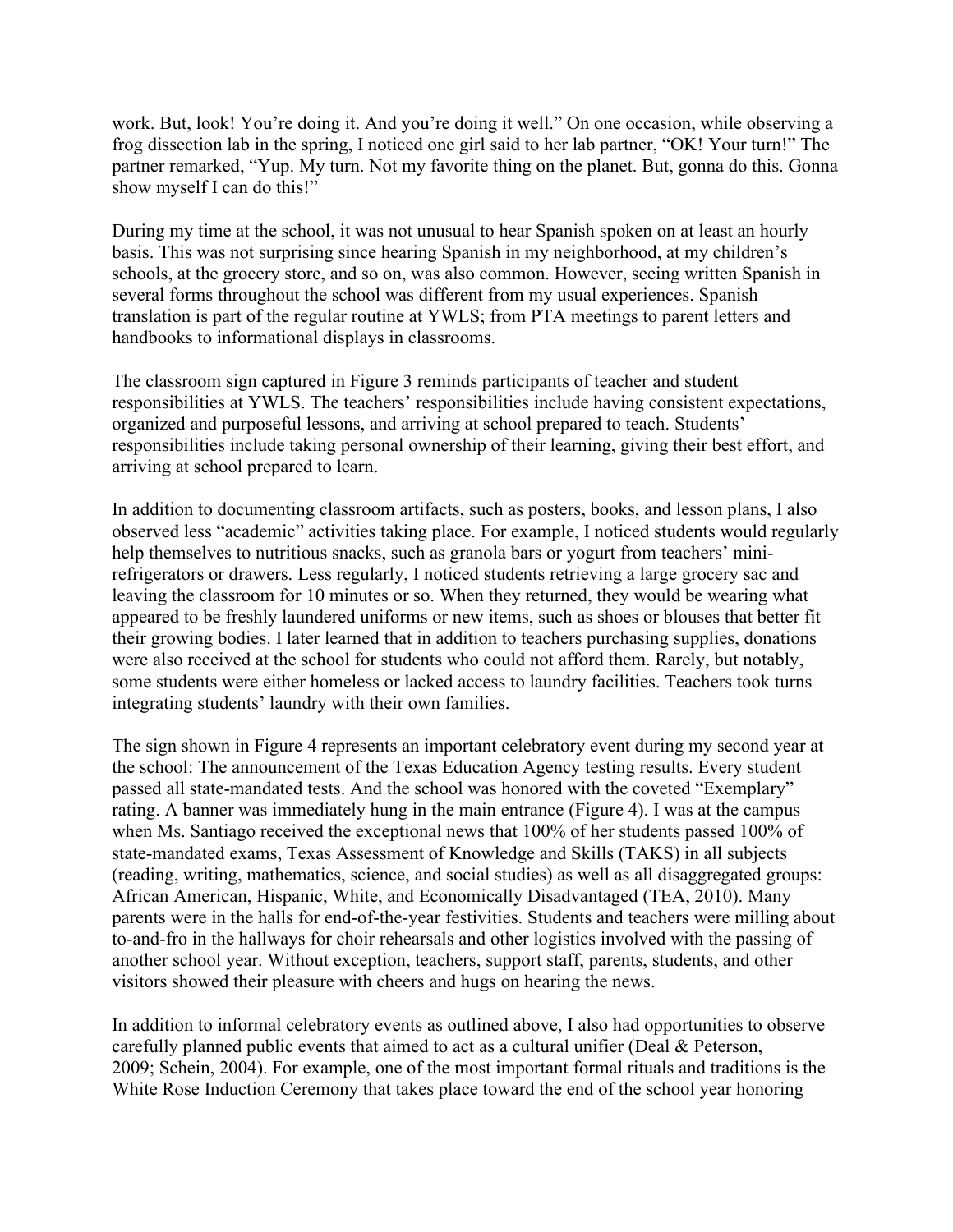current fifth graders' acceptance to the school. This first introduction to the life of the school takes place in the evenings and is attended by all incoming sixth graders and their family members. Faculty, support staff, the principal and academic dean attend along with members of CUISD school board and officers of the FEYW. Moreover, current students volunteer as ushers and also take leading roles as speakers and singers. An excerpt from my field notes gives a glimpse into the lived experiences of the current students:

Tonight at the second "White Rose Induction Ceremony" of the incoming sixth graders, I met Angie and her mother. Angie was the chosen speaker for this important event. I was amazed by Angie's presence and the ease with which she spoke to the audience. No uneasy tapping on the microphone here. Only calm candor.

She welcomed the families of the students and expressed her pride for the students having been accepted through the rigorous selection process. She related to their nervousness, as she, too, has been in their shoes. She explained to the students that "there will be times when you feel like quitting . . . when you feel like you can't go on . . . but, don't give up . . . you can do it."

Angie shared that she "cried the whole first year I was at this school." A few gasps from the audience caught her attention and she chuckled lightly: "Let me explain." She went on to explain that she knew she was smart, yet at other schools she just didn't learn anything. Though she was far behind when she came to YWLS, with the help of the teachers and the principal at the academy, she caught up. Angie exclaimed, "But it was hard! I won't lie to you . . . But I promise you: You can do this! After all, look at me: I did! We will not let you fail at this school!"

In addition to listening to student speakers and listening to the choir perform, the ceremony included an "induction" whereby incoming students promised to "uphold the values of the organization" and to "treat our sisters with respect and support." The ceremony was reminiscent of my sorority induction during my college days, while in other respects reminded me of a First Communion or Confirmation in that the girls were very formally dressed; many wore white.

Students' Lived Experiences via Student Survey

The purpose of the survey was to give students an opportunity to evaluate the overall school climate as well as voice their concerns. Largely, the school climate of YWLS was rated high in terms of friendliness, quick response time to needs, and cleanliness. Additional student comments suggested that the ratings could have been higher if the bathrooms were more appealing. Negative comments related to the bathrooms being "dirty" or "smelly." Students also complained that some of the bathroom stalls were not private due to broken locks and/or door handles. One student suggested that the school spend some time and money to spruce up the landscaping around the school to improve its overall appearance. Another student asked if they could paint their lockers in colors other than beige to lighten up the atmosphere.

*Students' Perceptions of Pros and Cons.* When students were asked what they liked best about YWLS, they were given choices of: challenging classes, teachers, clubs/sports, administration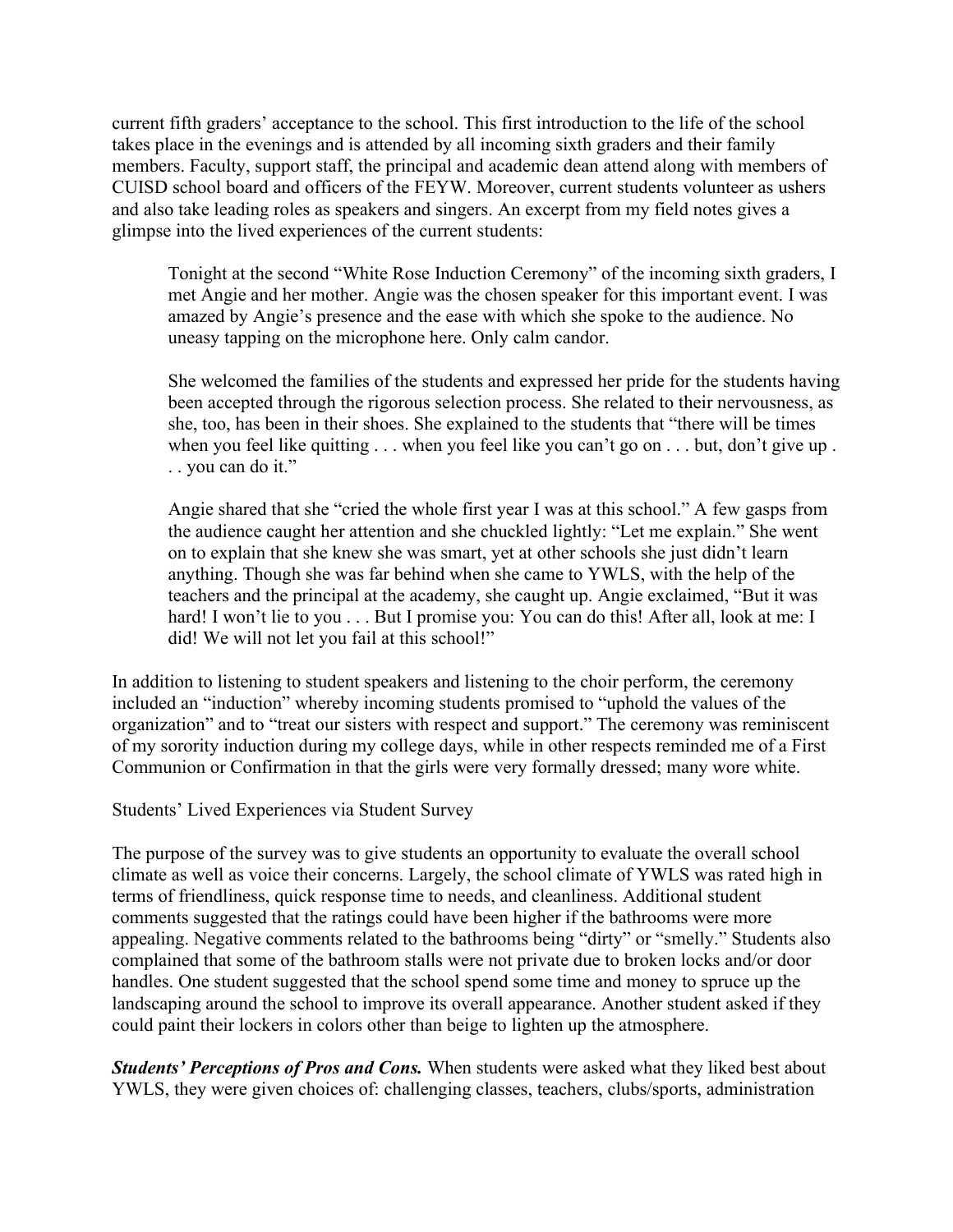and support staff, and; friendships. Students were allowed to choose more than one and were also given space to write answers that were not represented in the statements given. Unsurprisingly, students selected both "friends" and "clubs and sports" as their favorite aspects of the school (72%). However, not far behind were "teachers" (69%). Several students wrote additional comments that reflected a positive attitude toward the school. For example, one student wrote that she would change "nothing because this school is absolutely perfect in so many ways! I love it here!" Anther remarked, "Overall, I think [YWLS] is one of the best schools I've been to and in the past I've attended two Catholic schools and one public school," while another student wrote, "The school is fun and Ms. [Santiago] is a good principle [*sic*]."

Students were also given opportunity to indicate what they would change about YWLS if they had the opportunity to do so. Students' answers varied widely from requesting that the school add a photography class to including karate as one of the sports. About half the students suggested the school offer more classes and clubs in the fine arts, such as dance and other performance. Overall, there was considerable interest in learning additional languages besides the present offering of Spanish. Twenty-four students requested learning French while 12 students expressed interest in learning German, 8 students asked to learn Japanese, Chinese, or Korean, and 4 others asked to learn Italian or Latin. The next change requested most often was the addition of a "study hall" or "study buddy" program  $(n = 22)$  because students were struggling with the demands of the academic program.

Several students complained about wearing uniforms every day. Some remarked, "I would like to see more free dress days" while others requested that they implement a "spirit day" on Fridays that would allow them to "wear jeans with a school shirt." One student suggested "more free dress days" as a reward for those who "have perfect attendance for a month."

*Students' Perceptions of Their Teachers.* Students were given an opportunity to rate their teachers in relation to their instructional abilities and overall level of helpfulness and friendliness. Overwhelmingly, students rated the four core faculty as organized and prepared as well as exciting or interesting. A handful of students reported math and science instruction as dull/not engaging. In terms of helpfulness and friendliness, no students rated their core teachers "poor," but there were notable differences between the four teachers in the number of students who felt individuals were especially friendly and helpful. Students were two or three times more likely to rate their science and math teachers as average in helpfulness and friendliness when compared with their social studies and language arts teachers.

One student remarked, "Challenge is *not* fun and sometimes the teachers are in bad moods!!!!" While another student noted, The "school environment is awesome! The Best! Everyone is friendly and helpful. They do what you need right away." An additional student wrote, "The staff is very inviting, caring, loving, and thoughtful of every soul at this school." "This school is helpful. I don't think I have come across a school that actually prepares girls for college, helping them to succeed and treat us with much love and care. Thanks, [YWLS]!" One student expressed concern that the individual attention she was receiving would diminish as the school grew, "The teachers I have this year are great and the school is very welcoming, but I do not want that to change next year with different teachers."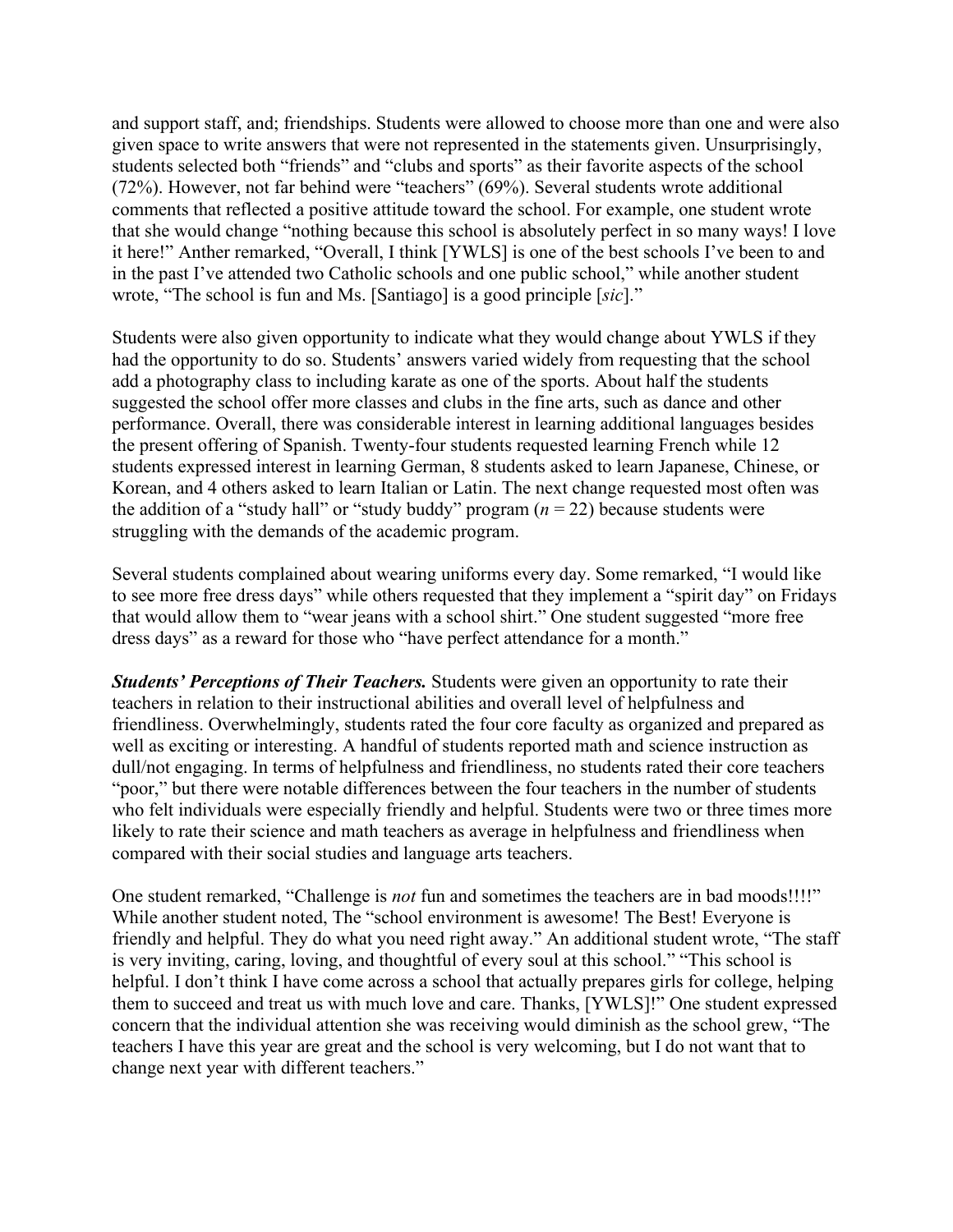*Students' Perceptions of Program Rigor.* Students also reported the level of rigor they were experiencing as well as their average time spent on homework in each core curricular area. Students were asked, "How would you rate the difficulty of the material presented in your class?" Overwhelmingly, students rated their language arts teacher as challenging while they rated their other teachers more balanced between challenging and average. Only rarely did students rate any of their core teachers as too easy or overly challenging.

Students were also asked, "How long does it take to complete homework on a nightly basis?" Most students reported spending between 30 and 60 minutes in each of the core areas or a total of 2 to 4 hours on homework per night. Overall, students reported spending less time per evening on science and social studies homework when compared wih math and language arts. Students commented that they spent more time on homework at YWLS than they did at their prior schools. Some students requested teachers assign less homework or synchronize project due dates to alleviate cramming. Some appreciated that, while the material was difficult and the expectations of teachers high, teachers were available to help them when they asked for assistance.

Several students noted that they needed their own laptops. One student requested that the school allow a check-out process in order to take computers home: "Some of us don't have computers at home and not enough time after school in the library." One student requested a study hall to "help those who have siblings like me to do their homework." Other comments included statements such as "Sometimes I feel stressed coming to school. There are so many things to work on, like projects." Or, "I wish we were able to sit back and relax from time to time." One student even suggested the school implement "nap time." Others noted that the school is challenging, but "doable." One student wrote, "The homework is challenging but it is noting [*sic*] I can't do. The teachers are really friendly and they really pay attention to you. You are given time to think and the teachers interact with you." Others remarked similarly: "I really like this school. Although it can be tough it is a really great place." Finally, students indicated feelings such as, "I love this school. It prepares me for college. This school tells me the kind of issues or problems in college and it teaches us how to go through it."

### Students' Lived Experiences via the Voices of Students

The students' group conversations were marked by the high energy and lack of structure that reminded me of my own teenage daughter with her friends around the kitchen table over a pizza. Thus, it was relatively difficult to untangle students' incentives for attending YWLS from the relationships they were developing within the school and the conflicts they were experiencing outside the school. Also, at times during documentation, I was not able to authenticate and match individual pseudonyms and voices. In those cases, I refrain from using pseudonyms.

The students answered a short questionnaire at the start of the focus groups. In addition to indicating their preference for a pseudonym, students shared some basic information about where they attended school before coming to YWLS and indicated how they identify concerning race/ethnicity. I also gave students an opportunity to ask *me* questions. Students wanted to know if I was married, had children, and how old I was. After learning I had two children about their ages, they wanted to know more about them: where they went to school, whether they were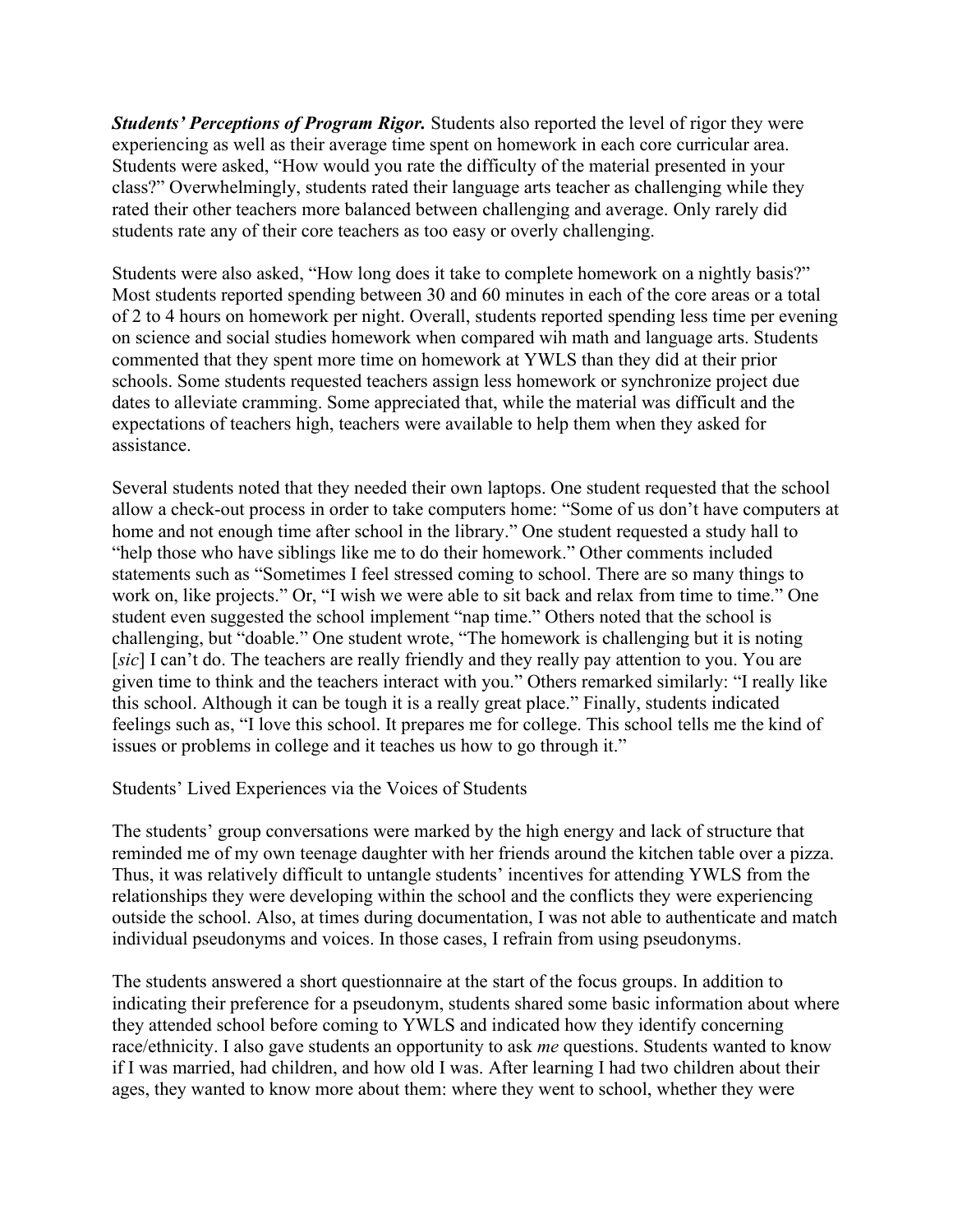dating, and so on. They also asked me specific questions about working on my doctorate. The question I heard most often was, "Is getting a PhD hard?" The other most frequent comment I got was how cool I was because I wear Converse sneakers. Like the students from my former days as a classroom teacher, the girls said they looked forward to seeing which pair I would have on when they looked for me at school that particular day.

*Why Students Wanted to Come to YWLS.* Students were asked what their incentive was for applying for and enrolling in YWLS. Most everyone spoke about their desire to attend a school where they would be challenged because their former experiences lacked rigor. While most students reported going home and telling their families about their desire to attend YWLS after hearing a presentation about the variety of magnets at CUISD, I was somewhat surprised to learn that some students were "forced" to come to YWLS by their parents.

"Abcde" said she came to YWLS because "my mother signed me up to go here and I got accepted, so that's why I attend [YWLS]." I asked Abcde, "I wonder why your mother would want to sign you up to go to [YWLS]." Abcde then shared that in her former parochial school, "We didn't learn anything. We just sat there . . . and played games . . . we always got in trouble . . . our school was *wack*!" Stephanie said she "made the choice" to come to [YWLS] because of the additional "opportunities" she would be given by attending this "more selective school." However, Aurora said that her mother enrolled her in YWLS without her prior knowledge.

Vanessa said she and her parents "made the choice together" after Ms. Santiago conducted an informational meeting at her former school. Vanessa said one reason she decided to attend YWLS was that she was allowed to "skip" seventh grade. She was very advanced relative to her YWLS peers and the principal and teachers took her individual needs into consideration in discussions concerning her placement at YWLS. Tatiana said she wanted to attend YWLS because "it is more challenging." Cupcake expressed that despite the fact that her "mom made me" come to YWLS, she really appreciated the "preparation for college" she was receiving.

*What Students Liked and How YWLS Differed From Prior Experiences.* When asked how YWLS was different from their prior schools, students spoke about the close relationships they were building with teachers as well as the rigor of the program and how it was "preparing them for real life." All 18 students shared the myriad ways their lives were "completely different now because of coming to this school."

When asked how YWLS is different from other schools, Sam answered that at other middle schools "you have the gangs, the guns." Nevaett interjected, "The pregnancy." When asked how many girls they saw at their prior middle school who were pregnant, each girl had different answers according to her prior middle school: 1, 3, 5, and 10.

In addition to describing differences between their prior schools and YWLS in terms of gangs, guns, and pregnancy, students also said there were big differences in terms of academic emphases. Sam described going to three different middle schools before settling at YWLS:

I was supposed to go to [X Middle School] but that's like a down school, you know? Like with TAKS scores and everything . . . sometimes I did bad things . . . that's what I hated .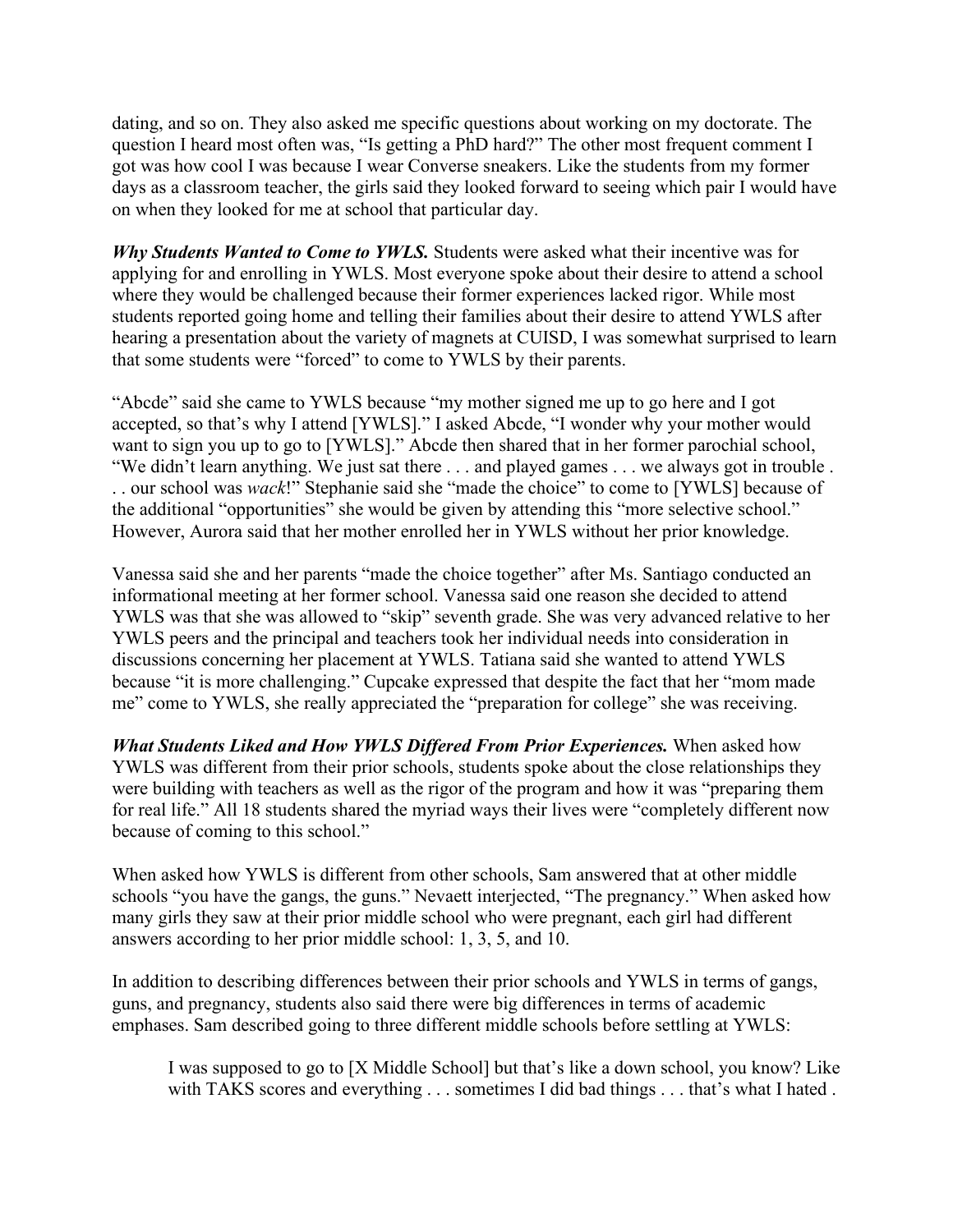. . I had to do some things basically in order to protect myself. There was a really good teacher there and the students, they mistreated her. They were disrespectful and didn't do her homework. When it was time for the test they would always cheat no matter what . . . so out of all the classes, there would be like only 2 or 3 people that would like to learn and it was just bad.

Mercedes said that at her other middle schools she "got good grades and everything, but there was like a lot of distractions." I asked her, "What were some of the distractions that you were experiencing?" Mercedes answered, "Well, friends and like other people that don't like each other." I then asked if there was fighting at school. Mercedes said there was a lot of fighting and admitted that she, too, had argued and exchanged blows from time to time.

Amyranni said, "My school didn't have fights or anything, but we didn't have any work either." Amyranni went on to describe how her teachers would "only put up an agenda and then just sit at their desks and do nothing." She said,

The reason that I came to this school from my other school is because my school was closed [due to low enrollment or reconstitution]. It was like a lot of different schools were closed [in Centro Urbano]. All the students from my school were combined with [another CUISD middle school] and that is like a horrible school.

When the rest of the girls moan in agreement and empathy, I ask, "So, y'all know this school. It has a reputation?" The four girls answered together with a loud, emphatic "yes!"

I also asked students *why* they thought YWLS was so different from their prior experiences. The girls offered that it is because of the way the principal and teachers act at the school. For example, the principal and their teachers might become aggravated sometimes, but they are always "calm and nice" and "never go up in our faces." (It became apparent during the four focus groups that "getting in your face" was the supreme form of disrespect that angered the girls.) One student in the first focus group described the faculty and principal this way: "[Ms. Santiago and the teachers] are like little angels floating down." Girls in the second focus group described YWLS as being "weird in a good way" and "opposite" of everything they were used to. In an ensuing conversation the students discussed "how you can just be yourself" and "how being smart and being a 'nerd'" was cause for celebration rather than ridicule. While they did complain that a small school often meant an increase in "drama" because "everyone knows your business," students clearly appreciated how the small size of the school enabled them to "know everybody" and helped them feel more like "sisters" or members of a "family."

Hannah Beth described how at prior schools she didn't know her teachers: "But here, I started to create more than just a teacher–student—the way I see it—it's more of a mother–daughter situation." I asked the girls how they handled stresses in relationships differently here at YWLS. Jane answered, "I think here we're more like, close; we're more like, sister and family. Like, we're more like, relatives and we can have very open conversations." Mixtli added, "Yeah, it's like, we're really close and you actually know almost everybody in the school; whereas, your other middle school, you know this certain group, but you don't know the other groups."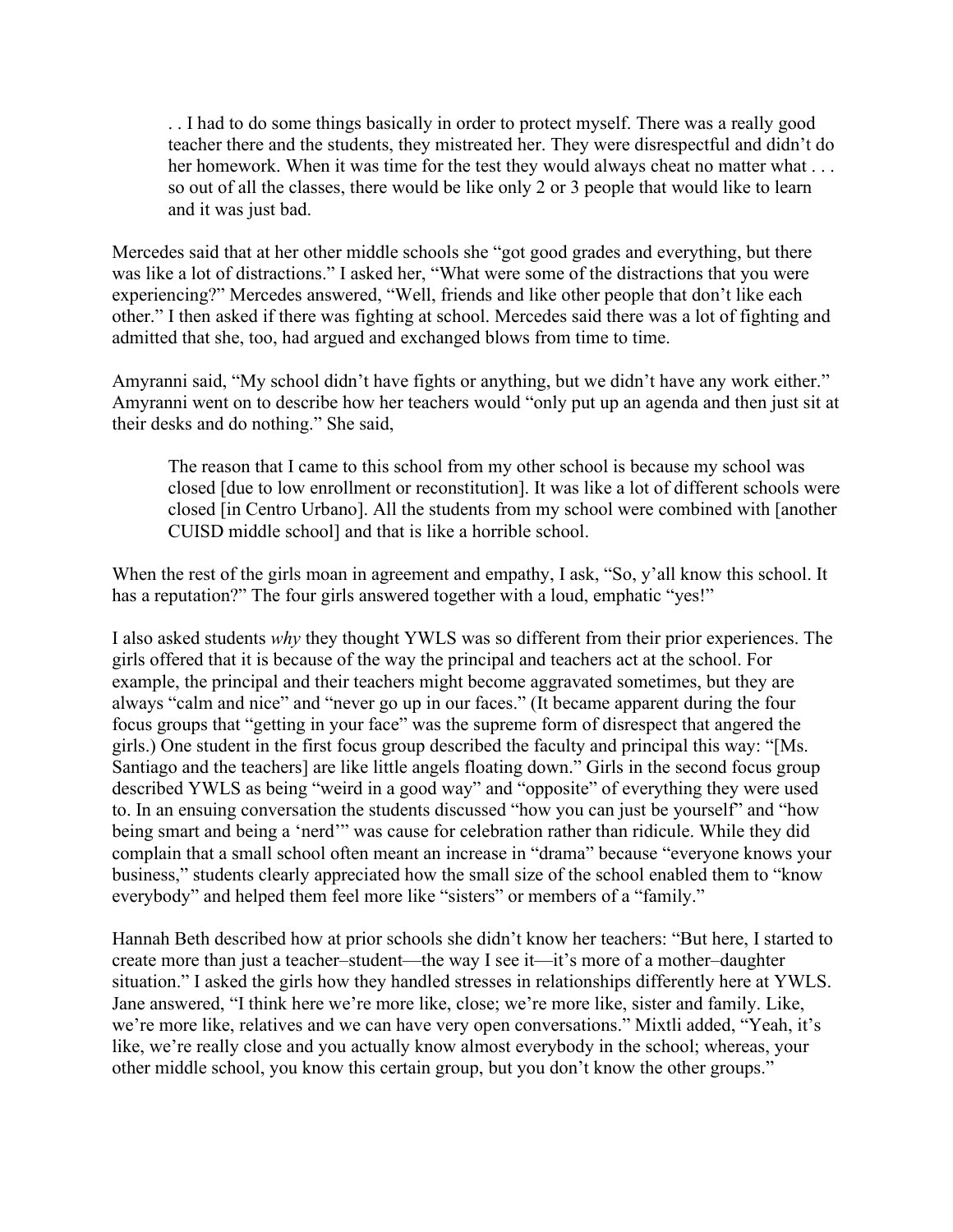During one focus group, a conversation ensued between students how cutting classes was a common occurrence at their prior schools. One student exclaimed loudly that cutting classes was easy: "All you have to do is give the teacher a soda and she lets you do whatever you want!" Other students agreed and remarked that "anything having to do with food or snacks" was effective as well. One student shared,

[I used to] skip to go to the counselor's office as much as I could because I didn't want to be in an environment with people that didn't want to take the time to learn. Because all they were doing is like the girls were in the back like, flirting with the guys and like, I was in the front actually trying to pay attention . . .

The other students agreed and added that their former teachers "didn't care" about them or "do anything." One student stated that she thought the teachers at their former schools did not care for them because the students were "bad." Another student agreed and stated,

They didn't care at [at my school] either, because like, my one teacher, my math teacher, she's like, "I don't care about you all . . . so do whatever the hell you want." Like every day she would tell us that, so . . . I would just go.

When asked how this made her feel, the student answered, "Well, it made me mad!"

Mercedes spoke of her conviction that despite missing prior friends, YWLS is much better for her and the other students. I asked, "Why do you think it's better for you?" Mercedes answered,

Because of the way that we're learning and the higher expectations for us, and it's preparing us for college. And the other schools, they're not really. They mostly mess around . . . And at the other school the teachers, they didn't really care like these ones here. Like, they're willing to sit for tutoring and help you. If you're not passing a class they'll let you retake tests and try to get better grades and help you stay focused on what you're doing.

*What Students Did Not Like and Had to Work Through.* In addition to sharing how YWLS differed in positive ways from their prior schools, students freely discussed the difficulties they had adjusting to their new school. While they expressed happiness concerning the changes in their lives, they were also quick to note that these changes required significant adjustments on their part. They no longer had the amount of free time they had before, forcing them to negotiate their time and their focus in different ways due to the high expectations of the program. Some neighborhood peers teased them for being more academically oriented. Former friends also began to question their sexuality because of their choice to attend an all-female school.

Brianna spoke about her difficulties changing schools because YWLS is smaller and has different curricular offerings than she had come to expect in other CUISD schools. Amyranni had difficulties transitioning as well. However, her negotiation of change was more intense when she went from elementary school to middle school rather than from her prior middle school to YWLS; although, that was still difficult. Amyranni made it clear to me that referring to her experiences as a "hard transition" did not adequately capture her life events: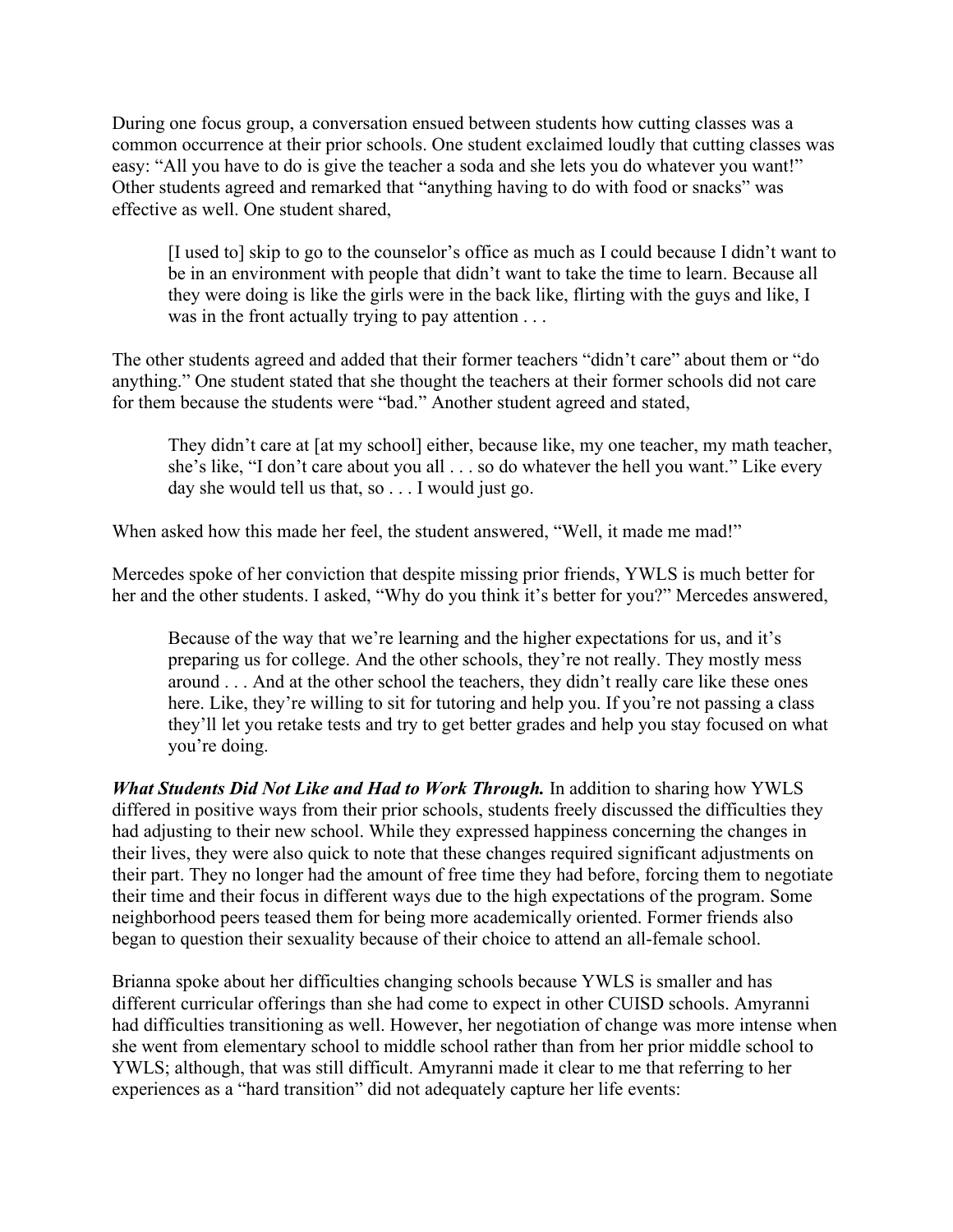AMYRANNI: Fifth grade to sixth grade is a disaster. MANSFIELD: Was that a hard transition for you? AMYRANNI: No. It was a disaster. MANSFIELD: It was a disaster. AMYRANNI: It was a hurricane. MANSFIELD: Tell me about your hurricane. AMYRANNI: I lost everything! I used to study really well and I used to get good grades then all of a sudden sixth grade came and I did not study and I did not get good grades. I just sat down and watched TV. And from then on, I do not like to study. MANSFIELD: What about now? Are you turning it back around? AMYRANNI: I am trying.

Sam added to the other girls' thoughts on transitions, "I'll be honest. I like really hated this school when I first came here." She explained that though her prior school was bad, she still had a hard time getting used to things at YWLS. She was one of the students whose parents had forced her to come to YWLS because she was "going down the wrong path." Sam was angry about the move, which added to her difficulties transitioning and making new friends.

I mean, like, I kind of liked getting in trouble . . . it just like made you fit in and I wanted to fit in . . . And then by the time I hit seventh grade . . . I got in even more trouble and my grades started to go bad . . . And my mom, she broke the news to me saying, "I'm going to send you to an all-girls' school." I was like, "You better not!" because I wanted boys and girls . . . But when she transferred me I hated everything about it. A lot of people didn't like me at this school and I really didn't care . . . But now I'm okay. I'm all happy.

Sam's fellow participants agreed with her assessment. They expressed that she was very difficult to get along with at first, but now they have learned to get along and are becoming better friends.

In a different focus group, Angie shared that sometimes she felt like quitting. Three of the four girls agreed with Angie; remarking that they felt like quitting sometimes, too. I asked Angie, "What did you do when you felt like quitting?" She answered, "Cry." I then asked, "Did you tell your parents?" Angie replied, "Yes, and they said, 'Get over it.'" I pressed further: "So, was it kind of like a harsh, 'get over it!' or was it more like, sympathetic?" Angie clarified that it was a gentle, but firm response:

Just like pushing us a little bit because my mom said, "You need to get over it because it's gonna be like that. It's gonna be hard and there's gonna be times [like this] . . . so, you might as well get used to it now" . . . My dad says that when something hard comes to you, to never like, go aside . . . keep going, go through it so you can learn. I say he's wrong.

I then asked, "Why do you think he's wrong about going through it?" Angie responded, "Well, I think he's right, but I don't agree with him because I don't like hard things." A discussion among the participants ensued regarding the challenges of overcoming difficult circumstances. We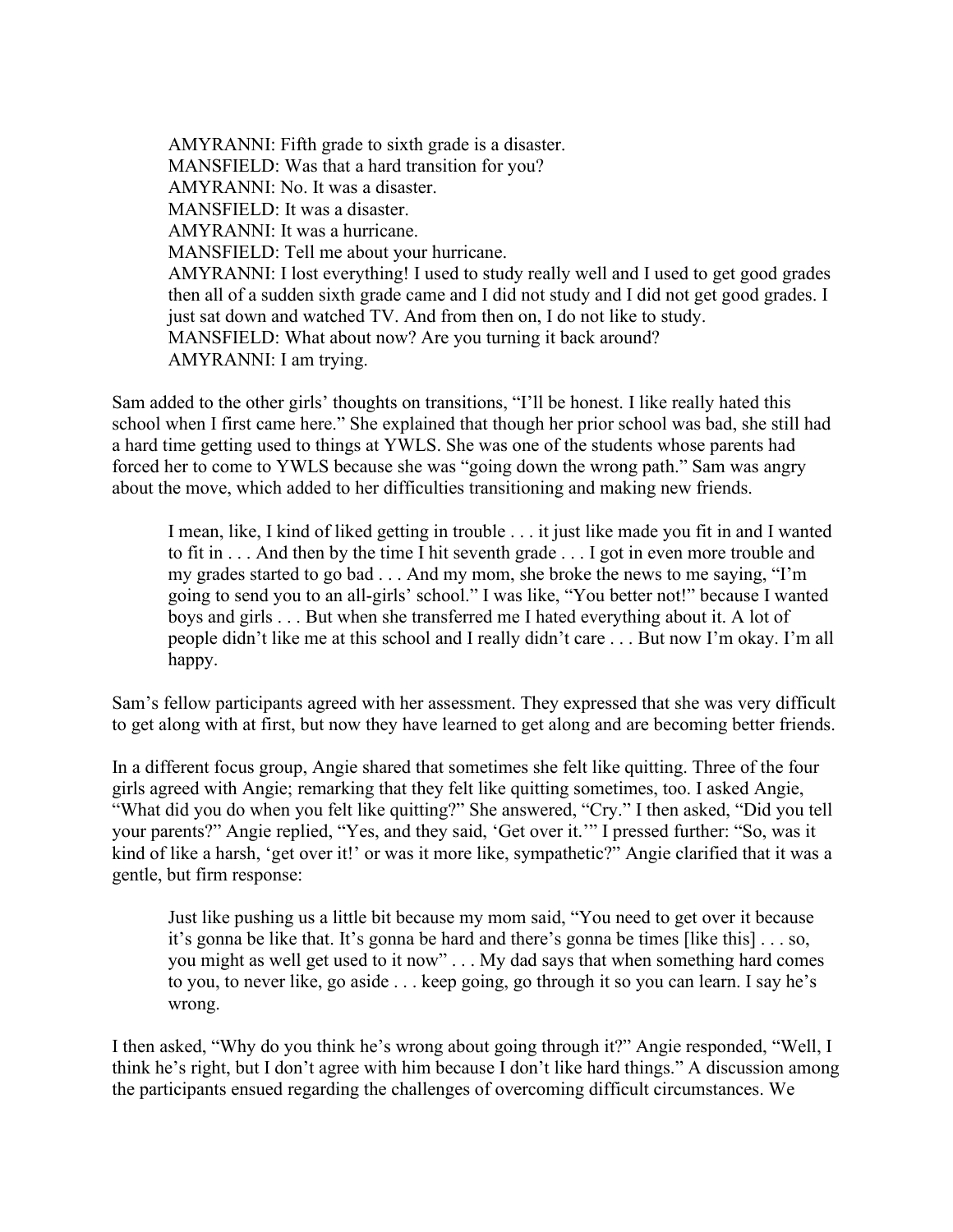discussed that none of us enjoys hard things all the time and we all feel like giving up some of the time. We concluded that tough times aren't always fun, but they help us grow.

In addition to adjusting to change and new time constraints, the students spoke of the difficulties they were experiencing with their peers outside the school in terms of negotiating their intellectual and sexual identities. Students continued to ride the bus to their home campuses with their former peers from their neighborhoods. Two of the four focus groups brought up their strong discomfort at their "home" campuses. One of the focus groups reported that they have been severely harassed; even having rocks thrown at them. They said their YWLS uniforms make them a target for kids who disrespect them, calling them names such as "white," or "Oreo," or "lesbian," or "dyke."

Amyranni shared that many of her old friends have "totally changed" in the past 2 years: "They *were* all nice and now I'm *scared* of them." I asked the group, "Does anyone else have issues with your old friends? As far as them changing or anything?" The seven students in this particular focus group answered with a loud "yes" in unison. I asked, "Anybody wanna say anything about that?" Hannah Beth recalled,

I was best friends with this one girl pre-K to like 5th grade. And then . . . she wouldn't speak to me at all and I thought she was my friend. She would make fun of our uniforms. And they would say I'm like, "White Girl." They go, "Hey, white girl, come here."

I asked Hannah Beth if being called White was intended as an insult. She answered, "Yeah. The kids at [that school] aren't nice to us. They aren't anywhere nice to us. They throw rocks and pencils at us." I asked, "So, since they're calling you, "White" does that mean that most of the kids that go to [your neighborhood campus] are not White?" Again, the group answers together with a resounding "yes" in a tone that conveys, "Of course, silly girl!" Hannah Beth added that at that particular school, "There is only one White girl and she's ghetto! She's *ghetto*! I mean, Ghe-TTO!"

In addition to dealing with accusations of "acting White," the girls spoke of negotiating their perceived sexual identities.

STUDENT: At my home school, they ask me if we're lesbians.

OTHERS: Yeah! Me too!

MANSFIELD: Who asks you if you're lesbians?

ALL: [loudly] Everyone!

STUDENT: I would have old friends call me like after the first day of school and they were like, "So, what happened today?" And I was like, "Um, it was just like a regular school day. You know, like just talking to people and trying to make new friends." And they were like, "Did anyone try to hit on you?" And I would be like, "I don't know!" And then they made me really uncomfortable 'cause they were asking me all these questions like—not to be labeling anyone or anything, but—they'd ask if I saw anyone that looked like a "dyke" or has tried to feel up on another girl in her areas or anything. And I just started to feel uncomfortable. I don't talk to them anymore because of it.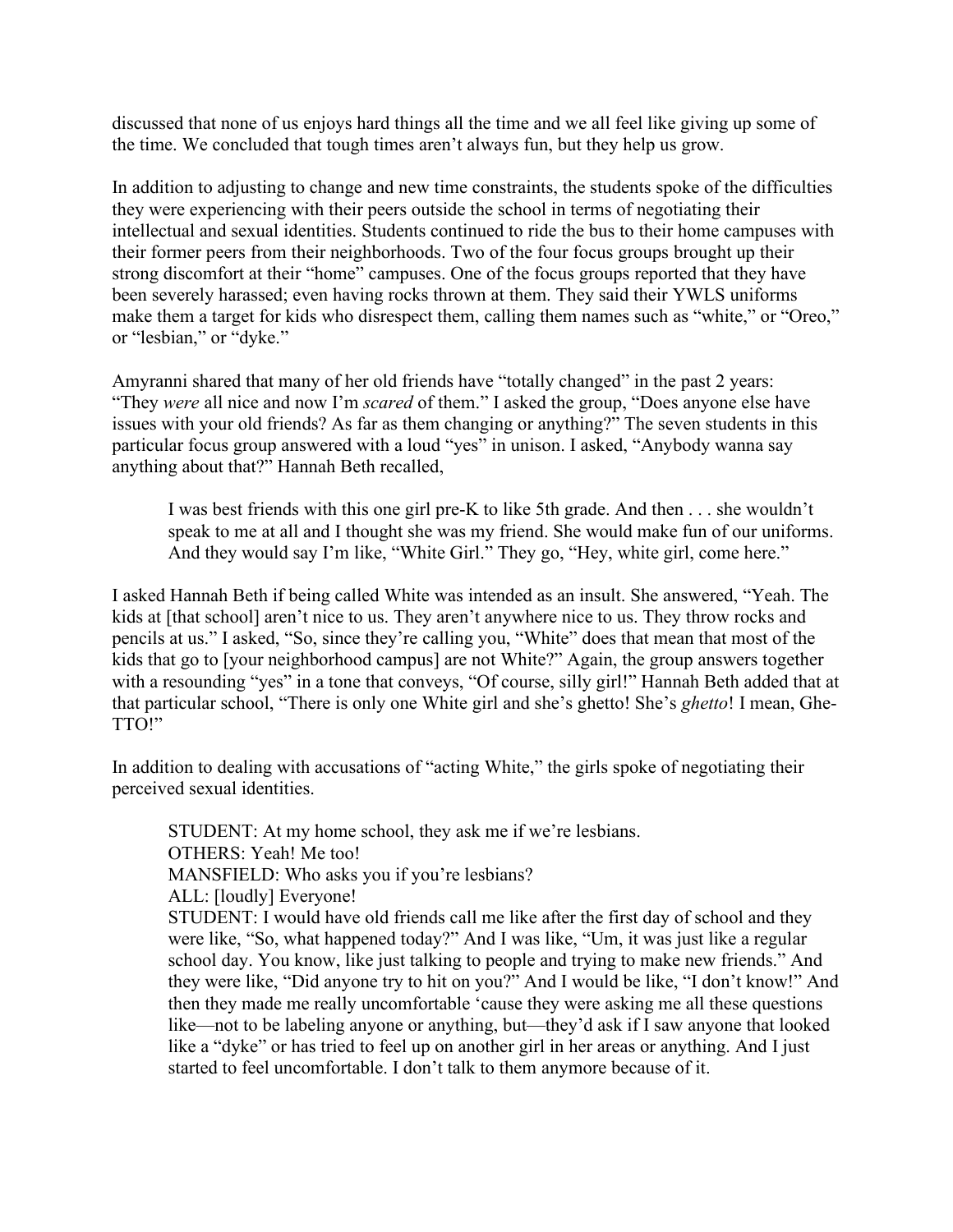We then discussed how unfortunate it is that people are making assumptions about their sexuality before they even know the girls. We also talked about how even if one were a lesbian; it is not necessarily anyone else's business. And besides, as Amyranni said, "I think it is very rude and discriminating" to be making such a big deal out of the possibility that someone might be a lesbian. The other girls and I agreed.

Sam said that she was approached by a former schoolmate on "My Space" and asked if she was a lesbian since she went to an all-girls' school. When Sam shared with her friend that she is not a lesbian, her friend did not believe her: "And everywhere I go, people find out I go to [YWLS] and they say, 'So, who's your girlfriend? What's your girlfriend's name?' And I have to answer like, 'I don't like girls like that.'"

## **Discussion and Implications**

While making meaning of the findings, I revisited the literature on student voice and social justice leadership; and in doing so, I intrinsically conducted a meta-analysis of my methods for data collection. For example, the time-consuming nature of conducting ethnography elicited reflection on whether it may have been easier to collect quantitative testing data and test how some combination of student and school variables were interacting to facilitate the high test scores that were celebrated at the end of the school year. While there is nothing inherently "wrong" with that type of study, I have come to appreciate that using students as "data sources" alone does not adequately probe issues of social justice when it comes to leadership practice or research methodology (Fielding, 2001; Mitra & Gross, 2009). Conducting ethnography enabled a "being there" quality that cannot be achieved via test scores alone (Wolcott, 2008). However, I also learned that the lynchpin of ethnographic field work, participant observation, was not enough to fully probe student experiences or leadership practices. The phases of my field work closely aligned with the "student voice continuum" (Mansfield et al., 2012; Fielding, 2001; Mitra & Gross, 2009) by first using my Self as data collection instrument (observation, photography), then moving to a student survey and interviews with adult stakeholders, followed by speaking with students directly about their lived experiences.

Observations enabled me to get a "feel" for the school environment and communicate my impressions about a variety of spaces to the principal. As a result, the principal, in consultation with other stakeholders, was able to make some changes. For example, the cafeteria and library were void of color, student-centered work, and academic symbols. Thus, as part of my service to the community, I framed and hung student artwork in the library while custodians hung college banners in the cafeteria. In addition, I was able to view how the teachers challenged the students not only in terms of learning mathematics, but also in deconstructing contextual complexities such as sexism in the STEM fields and racism in society at large. The principal used the information I shared as a data source to gauge progress on just one aspect of the developing school culture and used examples from my research in her professional development activities.

By going beyond participant observation to administering a student survey, the principal and I were able to glean more detailed information. For example, the principal was unaware of the broken locks or lack of soap in the restrooms. This was one area she was able to address immediately with the custodians, much to the pleasure of the students. The survey also gave the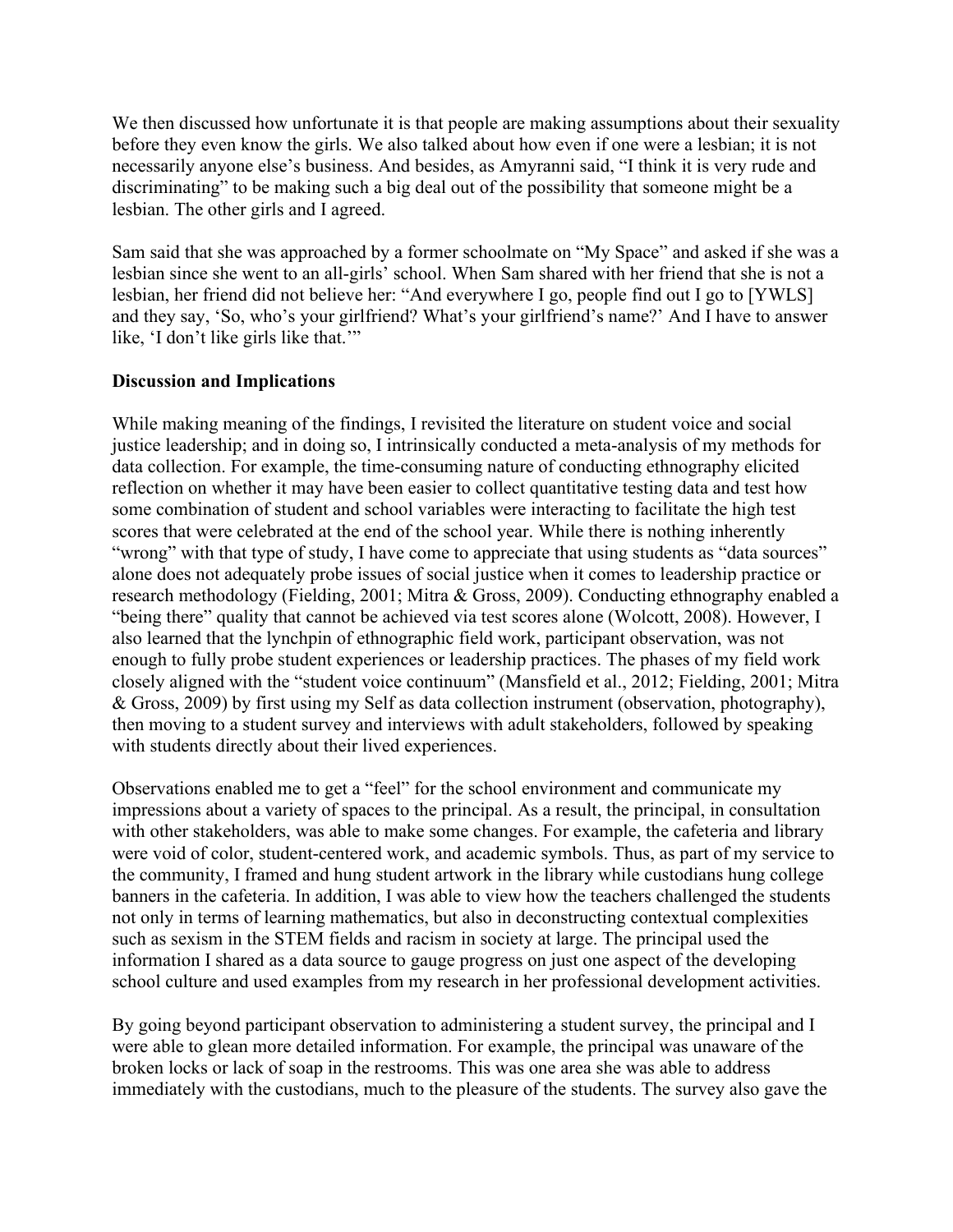principal information she could share with her teachers during their faculty meetings; specifically, the need to "be on the same page" as far as homework as well as project expectations and allocation among core classes. Since students were able to express that they were sometimes feeling overwhelmed by the higher expectations, the faculty were able to work together to create time and space to offer much-needed tutoring and study hall experiences to help the students achieve balance in their lives. However, these changes could not be implemented until the following year, and it was not until a few years later that the much-needed technology was supplemented by community partnerships.

While observations, photography, and the student survey were helpful, information gleaned via focus groups was even more revealing. The girls were quick to point out the struggles they were experiencing and even how they disliked being pushed despite the fact that they knew it was good for them. They may not have had the terms *deficit thinking* in their repertoire of vocabulary, but their stories of how their prior teachers "just didn't care" about them and how at their prior schools, they "never did anything" shows their understanding that they desired and needed a more challenging and enriching curriculum delivered by teachers who truly cared for them and believed that they could achieve. The students were clear that one of the major reasons their schooling experiences were so different in their new school was because the principal and teachers were "opposite" from their prior experiences; even comparing them to angelic beings descended from heaven. These intricacies of students' lived experiences could not have been discovered via student surveys or participant observations alone. Rather, speaking directly with students opened up the necessary space for students to truly communicate.

Observations and survey data also illumined some of the specific ways the teachers and principal met the emotional and material needs of students, such as providing nutritious snacks and being available to help with challenging homework. Not surprisingly, focus group interviews enabled us to learn more. There, students spoke in relational terms. The students shared that the relationships they were building with the teachers and principal were major reasons they felt this school was better than their prior experiences. They compared their relationships with Ms. Santiago and their teachers as akin to a "mother–daughter situation" and described their relationships with each other as "more like relatives or sisters."

However, there are some missing gaps between theory and practice that must be acknowledged and remedied. Recall that Dantley and Tillman (2009) argued that leaders must fully deconstruct the realities of students' lives while English (2008) emphasized the need for transformative leaders to look beyond "schooling interiorities" (p. 116) and learn to work within and against societal assumptions and practices (or schooling exteriorities). Unfortunately, acknowledgment of student realities and attention to exteriorities and societal assumptions did not include giving adequate attention to the difficulties the girls were facing concerning their sexual and cultural identities. This is not to say that school leadership knew about the difficulties students were facing and chose to ignore what was going on. Rather, school administration was not aware of the harassment that was taking place, and thus, not in a position to intervene. It may be that during the day-to-day operations of schooling, students were afforded adequate time and space to air their grievances concerning interiorities at the expense of working through their difficulties concerning exteriorities. For example, surveying students enabled faculty and leadership to learn about not only the positive aspects of the school, but also how they could further improve this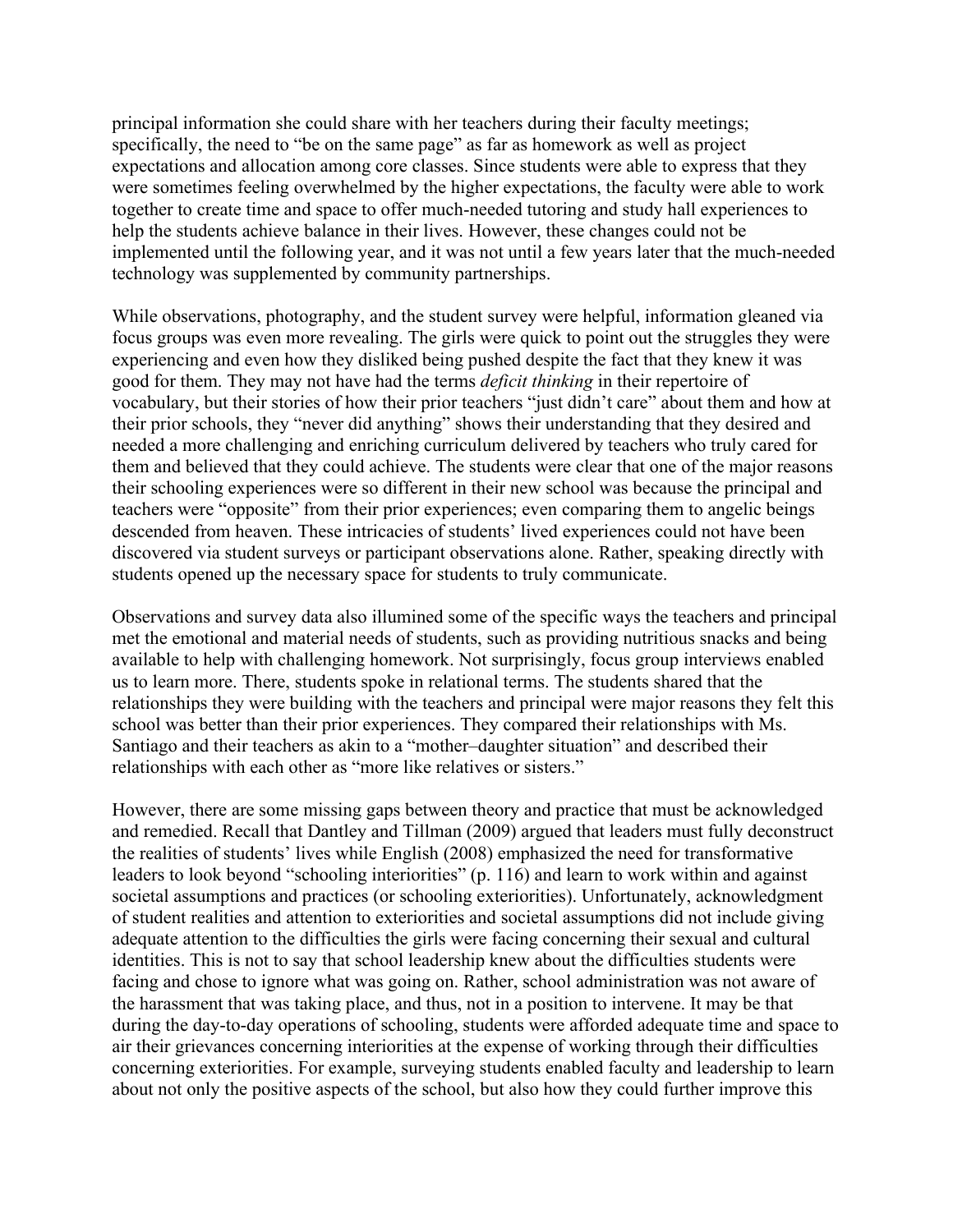innovative space. And students' voices were heard and acted upon in varying degrees. For example, following the survey, the bathroom locks were repaired and the faculty met several times to discuss and recalibrate the amount of homework required for each class per evening. The survey also gave students an opportunity to disparage school uniforms. However, it was not until given space to speak openly, did students express the difficulties they were having outside of school with neighborhood peers.

Recall that scholars have called for school leaders to actively critique their own leadership style and practices as well as those of the rest of their organization for behaviors and attitudes that may marginalize students. Recollect also that the students revealed that they were struggling with the "burden of acting White." Like the students in the Fordham and Ogbu (2011) study, students reported neighborhood peers viewed their academic attitudes and behaviors disapprovingly. In addition to rock throwing and name-calling that included derogatory terms such as "Oreo," students were also accused of being "dykes" or "lesbians." The girls expressed hurt and anger that their sexuality and cultural identities were called into question because of their choice to attend an all-girls' college preparatory public magnet school. School folk did not appear to notice that the prep-school uniforms the girls were required to wear acted as a type of reproductive hegemony that symbolically indicated to neighborhood peers that the girls had rejected their cultural heritage and were now "White." Indeed, school personnel were neither aware of those taunts or the accusations of being lesbian because of the girls' decision to attend an all-girls' school.

On the surface, it may not seem that the decision to wear school uniforms is an actual leadership practice, per se, but if one digs deeper, it becomes clearer that requiring the girls to "look White" as well as advertise their attendance at an all-girls' school, placed the girls at risk. The students faced a sexist culture outside their school walls and were not adequately prepared to handle the taunts and rock throwing. The conversations within the school concerning privilege, power, and prejudice did not include some of the realities the girls were facing outside school walls.

When I shared the results of the focus groups with the adults in the study, they were surprised to learn of the experiences of the girls at their home campuses. Since school administration had not been aware of the maltreatment, they had not been in a position to intervene.

This has serious implications for leading schools for social justice and for preparation programs that train future leaders. If educational leaders are not asking students about their lived experiences, how will they ever know what is truly happening in their lives? We learned from the literature on the importance of seeking student voice that although conducting a school survey can be helpful, and is certainly a step in the right direction, surveys fall short of opening up the necessary space for students to truly give voice to their most heartfelt concerns. Principal preparation programs as well as school district professional development opportunities can and should include training on student voice endeavors from their simplest to most complex forms, from using students as data sources to including students as active respondents, to including students as co-researchers (Mansfield et al., 2012; Fielding, 2001; Mitra & Gross, 2009). For example, principal internships can include student voice initiatives using student surveys and conducting focus groups. Leaders-in-training can learn firsthand how opening up spaces for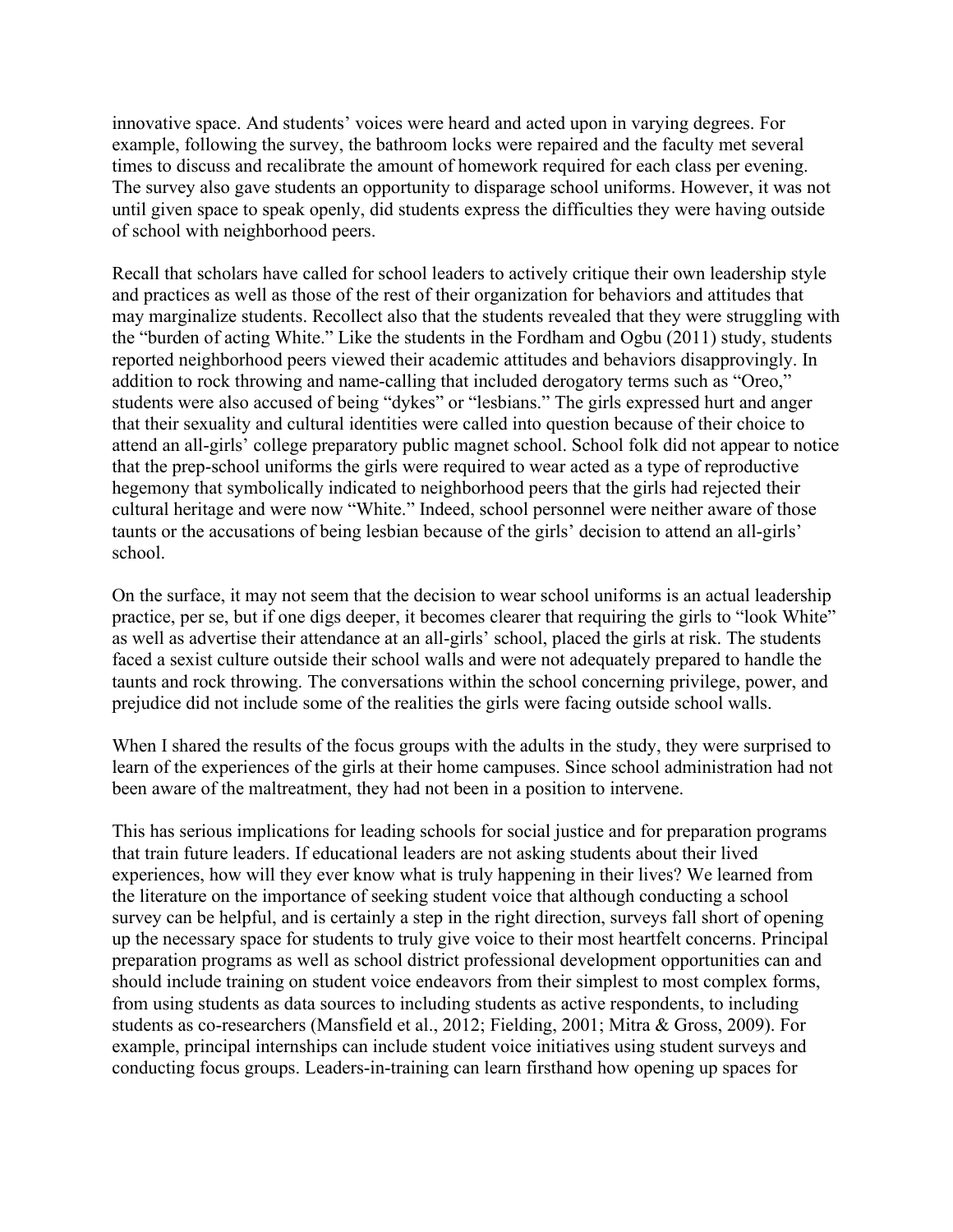students to express their concerns gives leaders additional information concerning contextual complexities to enable a more responsive approach to leadership practice.

This leads us to the next point: leadership practice is not static or linear. Rather, it is a fluid process that is dialectical. This necessary dialectic cannot take place unless school leaders are cognizant of students' lived experiences. Rather, soliciting student voice is a type of conversation that must take place between adult and student stakeholders and this can only be done if students are included in school reform efforts. Additionally, leaders must engage in a dialectic between schooling interiorities and exteriorities. For example, we learned from the literature on transformative and social justice leadership that school leaders must be exceptionally conscientious of the contextual complexities of their students, including how their school is situated in the larger community and political realities. Thus, becoming aware of not only the internal school culture but also what students' lived experiences are outside of school is essential. This enables leaders to constantly adapt practice based on new knowledge and interaction with people and with systems. True transformative and social justice leadership looks inward and outward and evolves depending on context and students' lived experiences. This iterative process needs to be discussed in depth in leadership preparation programs as well as professional development after taking on a leadership position in the field. This interactive nature of leadership performance needs to be understood and practiced by all leaders at every level of the educational system.

## **Future Research and Conclusion**

As a result of this study and our continued collaboration, the adult stakeholder participants have been exploring and developing new ways to better address students' needs. These programs will include new counseling sessions to facilitate the development of what Prudence L. Carter termed *cultural straddlers* (Carter, 2011) and *cultural flexibility* (Carter, 2010). The students expressed needing help learning how to talk with their former friends and neighborhood peers as well as additional resources adapting to a more robust learning environment. While the girls expressed their thanks for the many ways the principal and faculty were supportive, they also shared their worries that they were just not going to be able to make it through the next several years without additional support systems. Future research includes returning to the site to document these new practices as well as conducting additional interviews with adults and focus groups with students to gauge the effectiveness of these adaptations.

This research aimed to fill an important gap. By including the voices of historically marginalized students while researching social justice and transformative leadership practices, a fuller picture is realized. Rarely, has research struggled with the complexities of achieving excellence and equity in terms of what students are actually experiencing in transformative learning spaces and what we might learn from them concerning how we might improve our leadership practice. It is one thing to expound the benefits to students and the moral obligation of school leaders to transform their school cultures and open up opportunities for excellence and equity for all students. However, it is another thing entirely to use student voices as a means for self-reflection to improve practice. The hope is that by sharing a case that illumines where adult and student discourses coalesce and where divergence points to the ways leadership practices can evolve,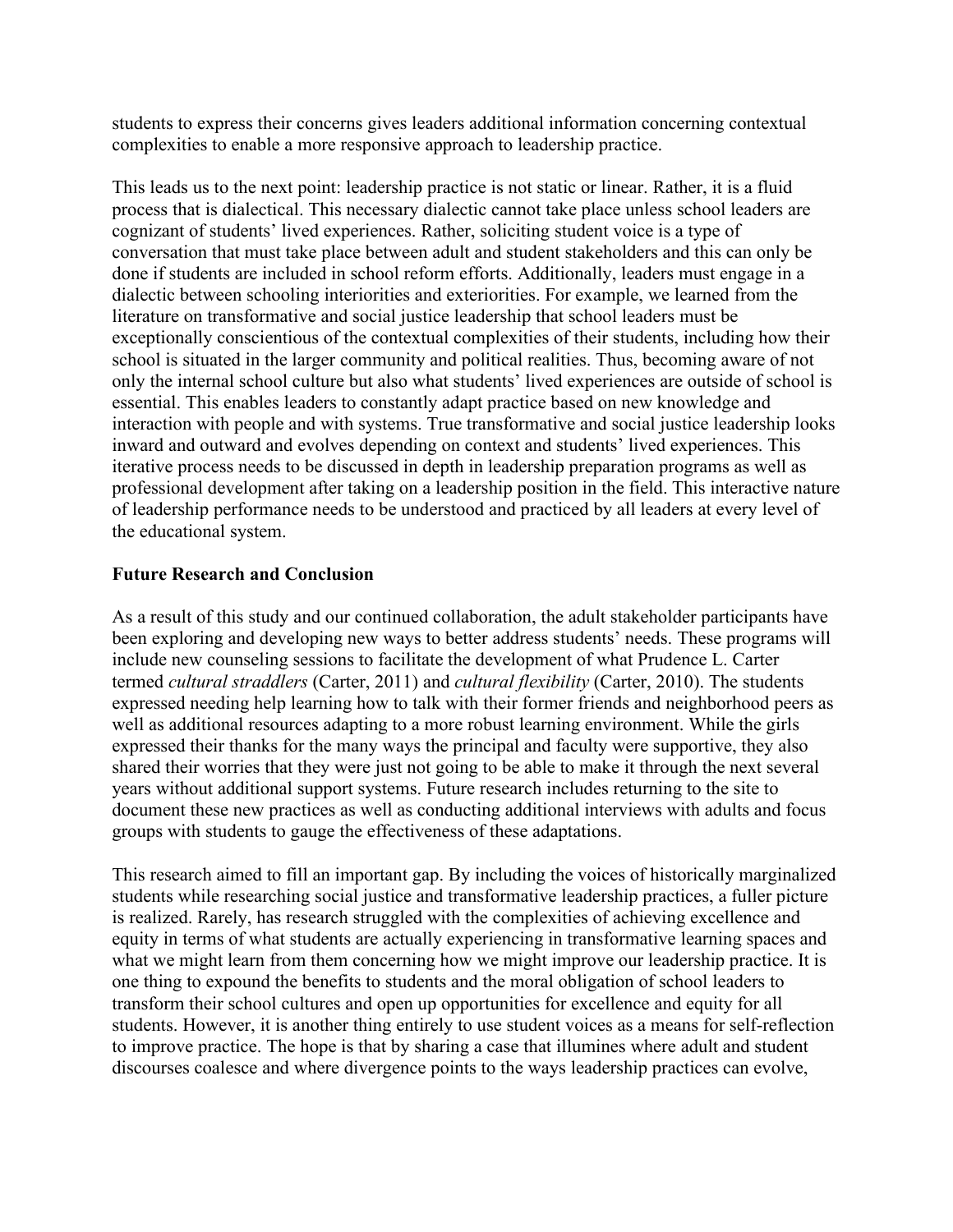others will be inspired to do likewise to provide an even more powerful, transformative learning space that better meets students' needs.

**Declaration of Conflicting Interests.** The author declared no potential conflicts of interest with respect to the research, authorship, and/or publication of this article.

**Funding.** The author received no financial support for the research, authorship, and/or publication of this article.

## **References**

- Beachum, F. (2008). Toward a transformational theory of social justice. In Bogotch, I., Beachum, F., Blount, J., Brooks, J., English, F. (Eds.), Radicalizing educational leadership: Dimensions of social justice (pp. 39-60). Rotterdam, Netherlands: Sense.
- Bogotch, I. (2008). Social justice as an educational construct: Problems and possibilities In Bogotch, I., Beachum, F., Blount, J., Brooks, J., English, F. (Eds.), Radicalizing educational leadership: Dimensions of social justice (pp. 70-112). Rotterdam, Netherlands: Sense.
- Brooks, J., Miles, M. T. (2008). From scientific management to social justice—and back again? Pedagogical shifts in the study and practice of educational leadership. In Normore, A. H. (Ed.), Leadership for social justice: Promoting equity and excellence through inquiry and reflective practice (pp. 99-114). Charlotte, NC: Information Age.
- Brown, K. M. (2006). Leadership for social justice and equity: Evaluating a transformative framework and andragogy. Educational Administration Quarterly, 42, 700-745.
- Brown, K. M., Benkovits, J., Muttillo, A. J., Urban, T. (2011). Leading schools of excellence and equity: Documenting effective strategies in closing achievement gaps. Teachers College Record, 113, 57-96.
- Campbell, M. L. (2004). Mapping social relations: A primer in doing institutional ethnography. Walnut Creek, CA: AltaMira Press.
- Carter, P. L. (2010). Race and cultural flexibility among students in different multiracial schools. Teachers College Record, 112, 1529-1574.
- Carter, P. L. (2011). Straddling boundaries: Identity, culture, and school. In Arum, R., Beattie, I. R., Ford, K. (Eds.), The structure of schooling: Readings in the sociology of education (2nd ed., pp. 295-312). Thousand Oaks, CA: Pine Forge Press.
- Crotty, M. (1998). The foundations of social research: Meaning and perspective in the research process. Thousand Oaks, CA: Sage.
- Dantley, M. E., Tillman, L. C. (2009). Social justice and moral transformative leadership. In Marshall, C., Oliva, M. (Eds.), Leadership for social justice: Making revolutions in education (2nd ed., pp. 19-34). New York, NY: Allyn & Bacon.
- Deal, T. E., Peterson, K. D. (2009). Shaping school culture: Pitfalls, paradoxes, and promise (2nd ed.). San Francisco, CA: Jossey-Bass.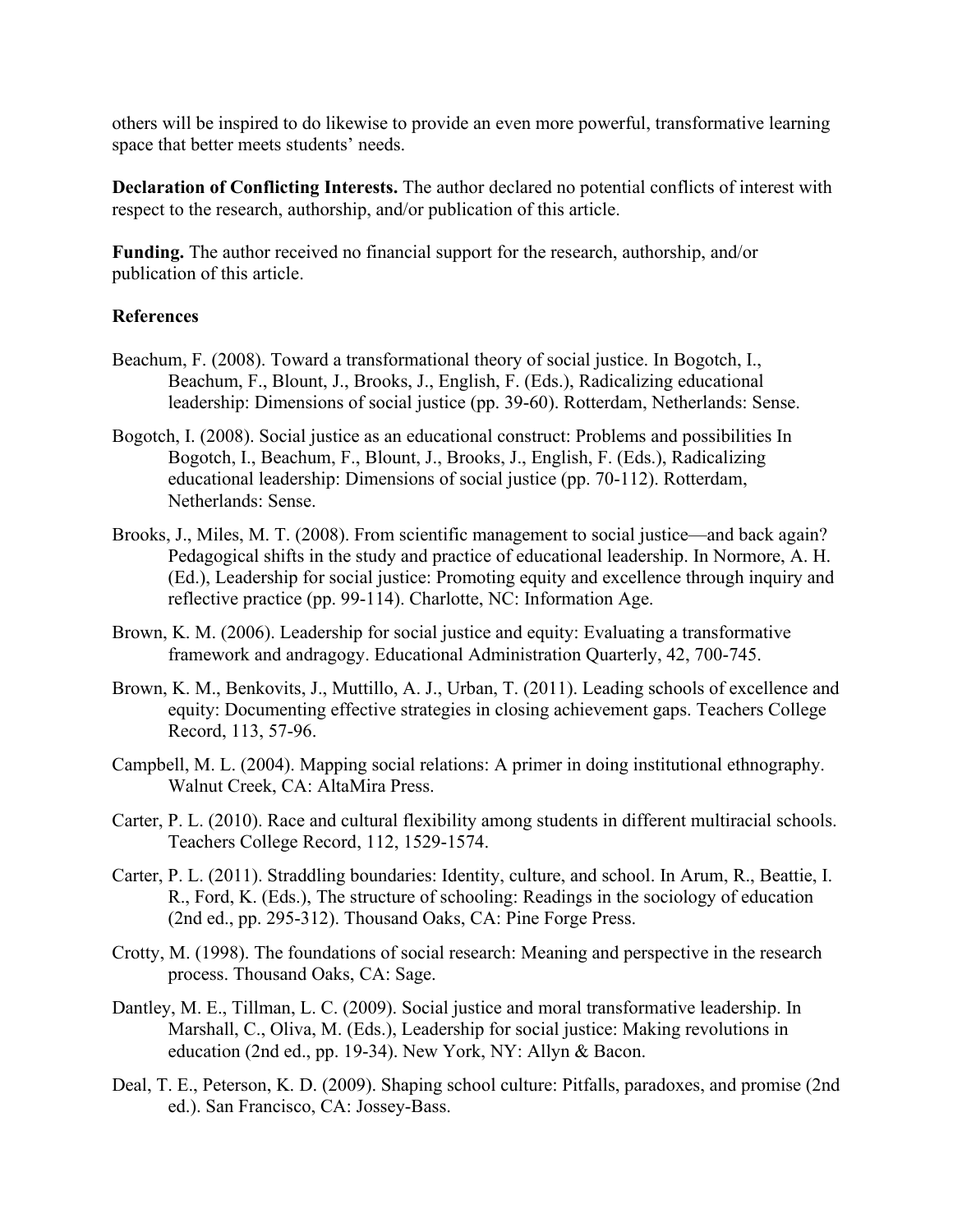- Diaz-Greenberg, R. (2003). The emergence of voice in Latino high school students. New York, NY: Peter Lang.
- Duncan-Andrade, J. M. R., Morrell, E. (2008). The art of critical pedagogy: Possibilities for moving from theory to practice urban schools. New York, NY: Peter Lang.
- English, F. (2008). Toward a theory of social justice/injustice: Learning to lead in the social cage. In Bogotch, I., Beachum, F., Blount, J., Brooks, J., English, F. (Eds.), Radicalizing educational leadership: Dimensions of social justice (pp. 113-146). Rotterdam, Netherlands: Sense.
- Fielding, M. (2001). Students as radical agents of change. Journal of Educational Change, 2, 123-141.
- Fielding, M. (2004). Transformative approaches to student voice: Theoretical underpinnings, recalcitrant realities. British Educational Research Journal, 30, 295-311.
- Fischer, F. (2003). Reframing public policy: Discursive politics and deliberative practices. Oxford, England: Oxford University Press.
- Fordham, S., Ogbu, J. U. (2011). Black students' school success: Coping with the burden of acting white. In Arum, R., Beattie, I. R., Ford, K. (Eds.), The structure of schooling: Readings in the sociology of education (2nd ed., pp. 274-280). Thousand Oaks, CA: Pine Forge Press.
- Furman, G. C., Gruenewald, D. A. (2004). Expanding the landscape of social justice: A critical ecological analysis. Educational Administration Quarterly, 40, 47-76.
- Ginwright, S., Cammarota, J., Noguera, P. (2005). Social justice and communities: Toward a theory of urban change. Social Justice, 32(3).
- Harper, D. (2005). What's new visually? In Denzin, N. K., Lincoln, Y. S. (Eds.), The Sage handbook of qualitative research (3rd ed., pp. 747-762). Thousand Oaks, CA: Sage.
- Henry, G. T. (1990). Practical sampling. Thousand Oaks, CA: Sage.
- Irizarry, J. G. (2009). Reinvigorating multicultural education through youth participatory action research. Multicultural Perspectives, 11, 194-199.
- Lassiter, L. E. (2005). The Chicago guide to collaborative ethnography. Chicago, IL: University of Chicago Press.
- Lott, B., Webster, K. (2006). Carry the banner where it can be seen: Small wins for social justice. Social Justice Research, 19, 123-134.
- Mansfield, K. C. (2011). Troubling social justice in a single-sex public school: An ethnography of an emerging school culture (Unpublished dissertation). The University of Texas at Austin.
- Mansfield, K. C. (2013). The growth of single-sex schools: Federal policy meets local needs and interests. Educational Policy Analysis Archives, 21(78), 1-30.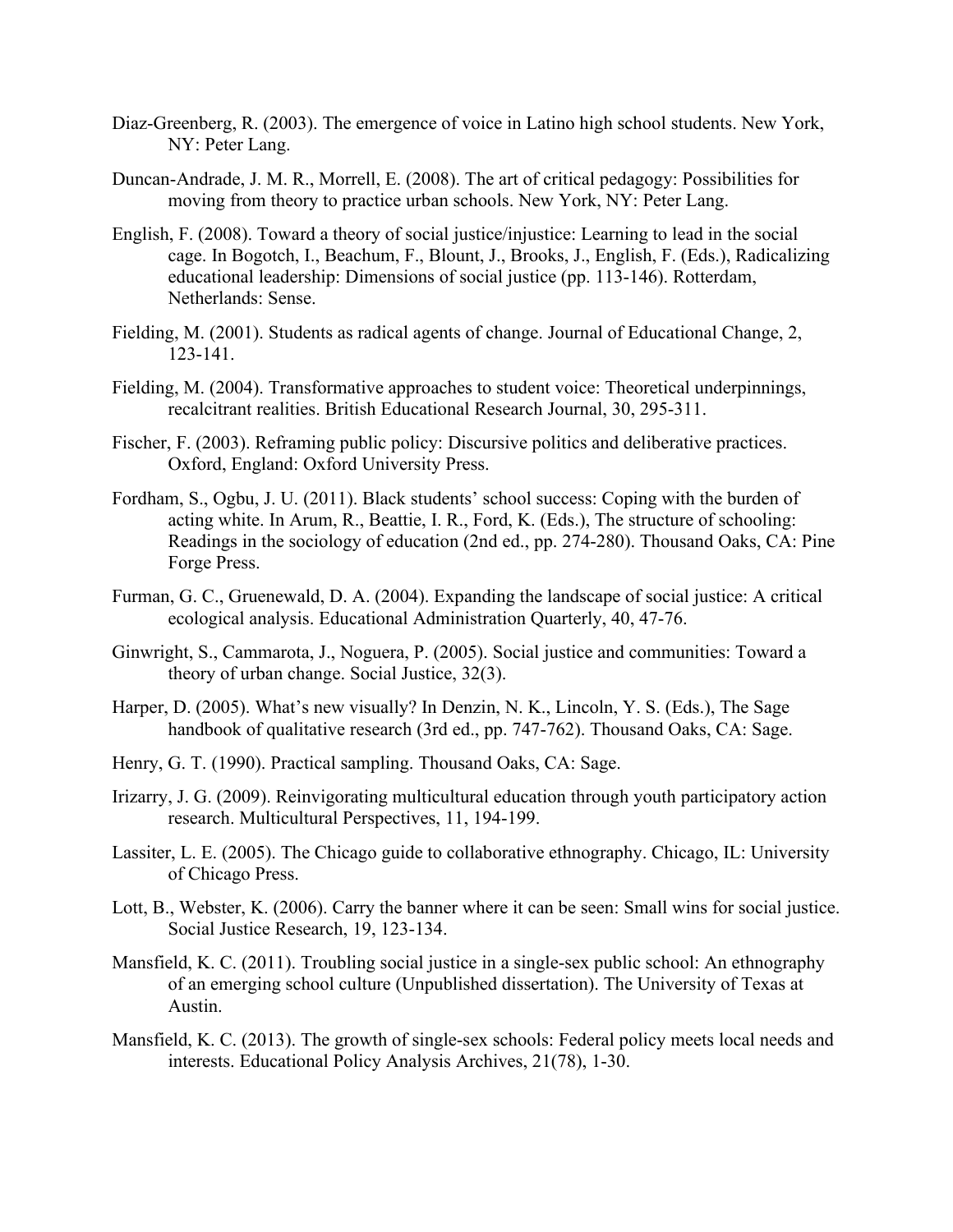- Mansfield, K. C., Welton, A., Halx, M. D. (2012). Listening to student voice: Toward a more inclusive theory for research and practice. In Boske, C., Diem, S. (Eds.), Global leadership for social justice: Taking it from field to practice (pp. 21-41). Bingley, United Kingdom: Emerald Publishing.
- Margolis, E., Fram, S. (2007). Caught napping: Images of surveillance, discipline and punishment on the body of the schoolchild. History of Education, 36, 191-211.
- Marshall, C., Young, M. D., Moll, L. (2010). The wider societal challenge: An afterword. In Marshall, C., Oliva, M. (Eds.), Leadership for social justice: Making revolutions in education (2nd ed., pp. 315-327). New York, NY: Allyn & Bacon.
- Merton, R. K., Fiske, J., Kendall, P. L. (1990). The focused interview: A manual of problems and procedures (2nd ed.). New York, NY: The Free Press.
- Mitra, D. (2004). The significance of students: Can increasing student voice in schools lead to gains in youth develoment? Teachers College Record, 106, 651-688.
- Mitra, D. L. (2006). Student voice from the inside and outside: the positioning of challengers. International Journal of Leadership in Education, 9, 315-329.
- Mitra, D. L. (2008). Amplifying student voice: Students have much to tell us about how best to reform our schools. Educational Leadership, November, 20-25.
- Mitra, D. L., Gross, S. J. (2009). Increasing student voice in high school reform: Building partnerships, improving outcomes. Educational Management Administration & Leadership, 37, 522-543.
- Morgan, D. L. (1997). Focus groups as qualitative research (2nd ed.). Thousand Oaks, CA: Sage.
- Oliva, M., Anderson, G. L., Byng, J. (2009). Dilemmas and lessons: The continuing leadership challenge for social justice. In Marshall, C., Oliva, M. (Eds.), Leadership for social justice: Making revolutions in education (2nd ed., pp. 284-314). New York, NY: Allyn & Bacon.
- Patton, M. Q. (2002). Qualitative evaluation and research methods (3rd ed.). Thousand Oaks, CA: Sage.
- Rodriguez, G. M., Fabionar, J. O. (2009). The impact of poverty on students and schools: Exploring the social justice leadership implications. In Marshall, C., Oliva, M. (Eds.), Leadership for social justice: Making revolutions in education (2nd ed., pp. 55-73).
- Sands, D. I., Guzman, L., Stevens, L., Boggs, A. (2007). Including student voice in reform: Students speak out. Journal of Latinos in Education, 6, 323-345.
- Schein, E. H. (2004). Organizational culture and leadership (3rd ed.). San Francisco, CA: Jossey-Bass.
- Shields, C. M. (2004). Dialogic leadership for social justice: Overcoming pathologies of silence. Educational Administration Quarterly, 40, 109-132.
- Shields, C. M. (2010). Transformative leadership: Working for equity in diverse contexts Educational Administration Quarterly, 46, 558-589.